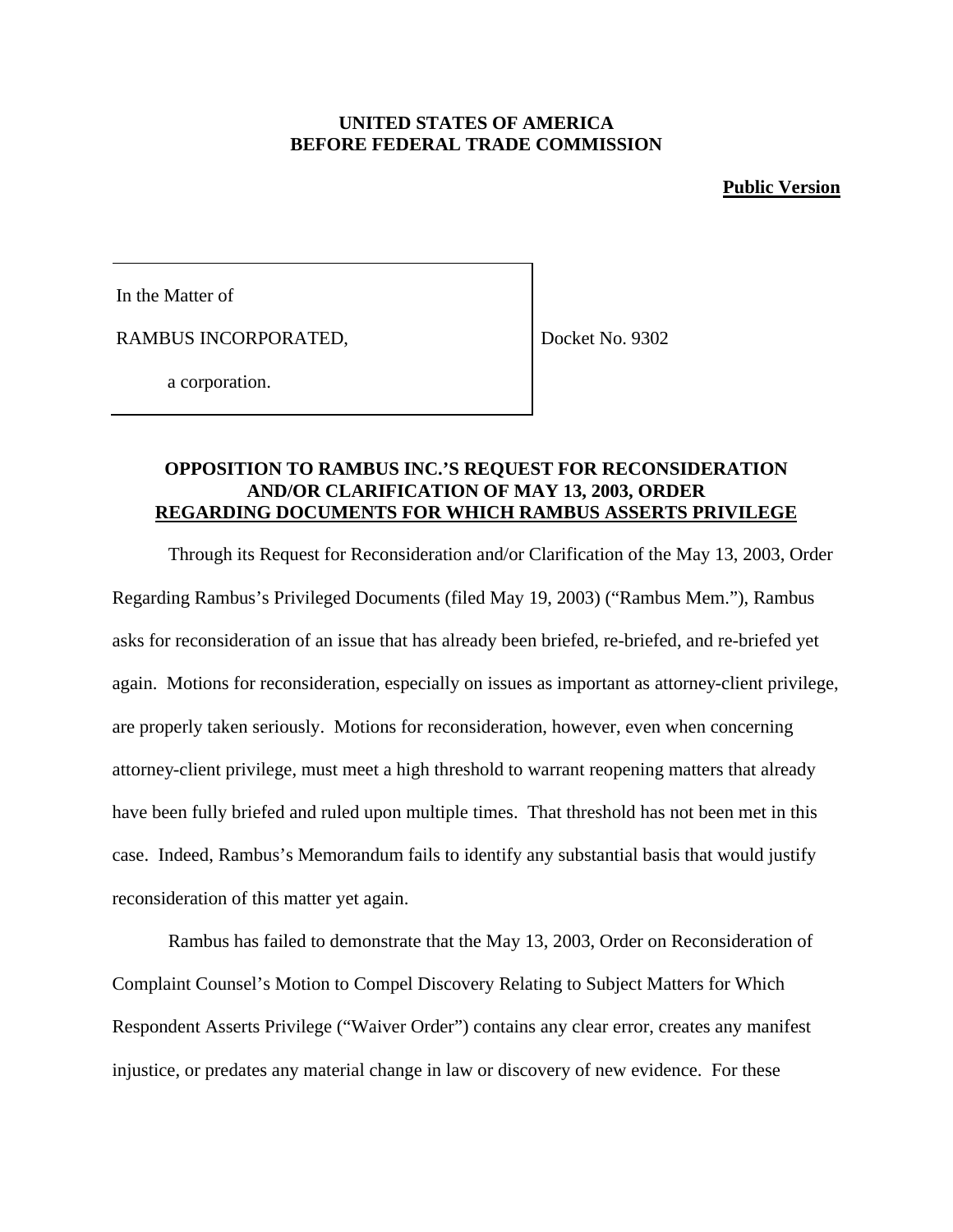reasons alone, reconsideration simply is not appropriate. Even if reconsideration were appropriate, Rambus has failed to provide any persuasive argument to demonstrate that the Waiver Order reached an incorrect result.

The weakness in Rambus's argument is underscored by the fact that it is forced to stretch the applicable law beyond its proper limits in order to articulate a basis for challenging Your Honor's ruling. Rambus's central attack on the Waiver Order is predicated on the notion that subject-matter waivers are not warranted except when a party "selectively" discloses privileged materials in order to gain "tactical" advantage or prejudice its opponents. To the contrary, as explained below, the law is not so limited, as made clear by the holdings of the very cases that Rambus advances for this unsupported proposition. Quite simply, the law holds that the motivations for a party voluntarily disclosing attorney-client privileged materials – tactical or otherwise – is but one factor courts may, in their discretion, consider in finding subject-matter waiver. The law also squarely holds that the scope of the waiver in such circumstances extends to the entire subject matter at issue, without temporal limitation. The ruling is therefore firmly supported by the applicable law. Moreover, to the extent the law affords discretion to the court to resolve such issues consistent with principles of fairness, it is clear that the Waiver Order ruling falls well within the scope of that discretion. Indeed, as explained herein, a more limited subject-matter waiver ruling would cause substantial unfairness to Complaint Counsel in this case.

In addition to seeking reconsideration of the Waiver Order, Rambus has also requested clarification of the Order. Most of what Rambus seeks by way of "clarification," however, really amounts to further efforts to obtain reconsideration of the substance of the ruling. Rambus's requests for substantive clarification of the Waiver Order should also be rejected. On the other

- 2 -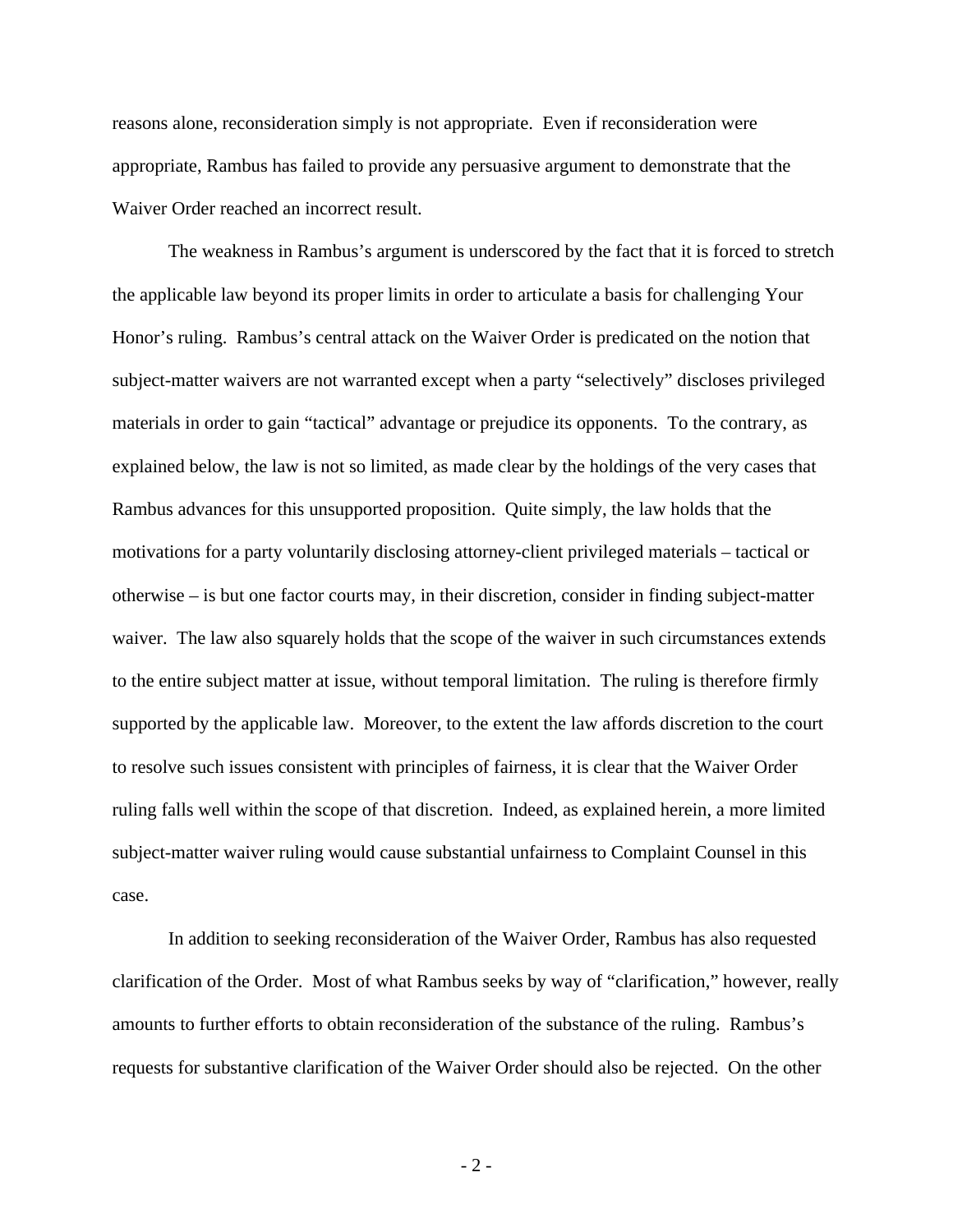hand, Complaint Counsel would not object to two minor clarifications of the Waiver Order to address issues raised by Rambus. First, Rambus has asked for clarification of the Order insofar as it provides that Rambus may assert work-product protection for materials that came into existence on or before January 1, 2000. Although any earlier date has yet to be justified by Rambus's filings, for reasons explained below, Complaint Counsel would not object to a modification of the Waiver Order to designate October 1, 1999, as the date on which workproduct protection commences. In addition, Complaint Counsel would not object to a modification of the Waiver Order to clarify the third subject-matter topic on which document production is compelled, insofar as it relates to the issue of foreign patents.<sup>1</sup>

# **I. RAMBUS'S REQUEST FOR RECONSIDERATION SHOULD BE DENIED**

# **A. Rambus Has Failed to Meet the Legal Criteria for Reconsideration**

Rambus's request for reconsideration falls far short of establishing a sound basis for

reopening the issues resolved in the Waiver Order. As Your Honor explained in ruling on

Rambus's first request for reconsideration of this issue:

Motions for reconsideration should be granted only sparingly. *Karr v. Castle,* 768 F. Supp. 1087, 1090 (D. Del. 1991). Such motions should be granted only where: (1) there has been an intervening change in controlling law; (2) new evidence is available; or (3) there is a need to correct clear error or manifest injustice. *Regency Communications, Inc. v. Cleartel Communications, Inc.*, 212 F. Supp. 2d 1 (D.D.C. 2002). Reconsideration motions are not intended to be opportunities "to

 $\mathbf{1}$ Given the expedited schedule for briefing on this matter, Complaint Counsel has responded only to Rambus's central arguments. Failure to respond to any given issue is by no means a concession as to its accuracy or applicability. Specifically, Complaint Counsel does not concede that October 1, 1999, is the earliest date on which Rambus anticipated JEDEC-related litigation.

Although Complaint Counsel disagrees with the ruling as to the crime-fraud exception, it believes this issue is more properly addressed in any subsequent appeals in this matter.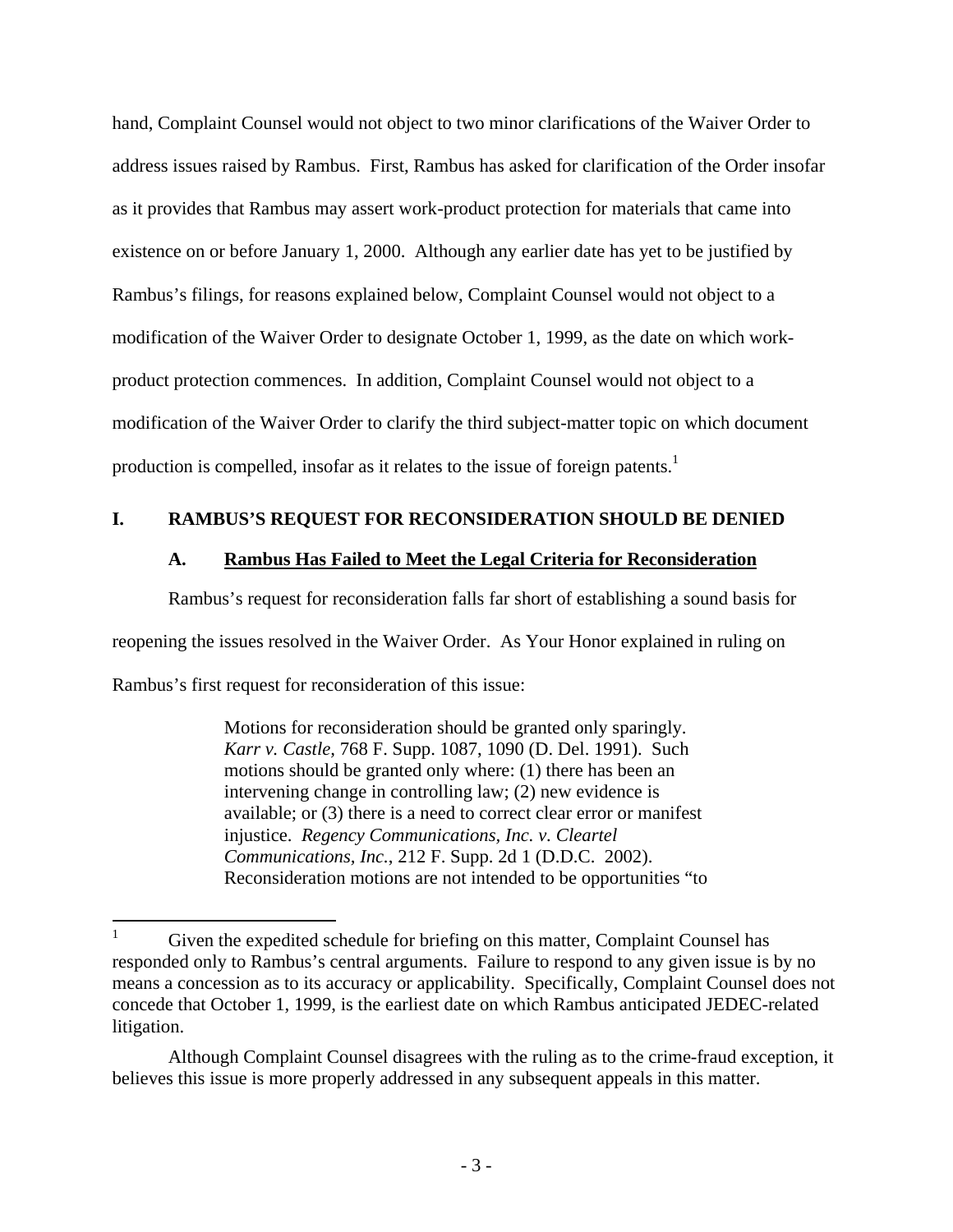take a second bite at the apple" and relitigate previously decided matters. *Greenwald v. Orb Communications & Marketing, Inc.*, 2003 WL 660844, at  $*1$  (S.D.N.Y. Feb. 27, 2003).<sup>2</sup>

Rambus's request for reconsideration fails to establish that any one of these bases for reconsideration exists here. Indeed, the only express discussion of these requirements for reconsideration is relegated to a single, introductory footnote in Rambus's 21-page memorandum. *See* Rambus Mem. at 1 n.1.

# 1. Rambus Has Identified No Clear Error in the Waiver Order

The standard for clear error to warrant reconsideration of an earlier decision is "stringent." *Gindes v. United States*, 740 F.2d 947, 950 (Fed. Cir.), *cert. denied*, 469 U.S. 1074 (1984). As one court has described the applicable test, "[t]o be clearly erroneous, a decision must strike [the court] as more than just maybe or probably wrong; it must . . . strike [it] as wrong with the force of a five-week-old, unrefrigerated dead fish." *Parts & Elec. Motors, Inc. v. Sterling Elec., Inc*., 866 F.2d 228, 233 (7th Cir. 1988), *cert. denied*, 493 U.S. 847 (1989). Furthermore, the error must not only be obvious to warrant reconsideration, it must be a "manifest error" of law or fact. *Harso Corp. v. Zlotnicki*, 779 F.2d 906, 909 (3d Cir. 1985) (emphasis added), *cert. denied*, 476 U.S. 1171 (1986). "To grant motions for reconsideration for lesser causes not only wastes judicial resources, but is also unjust to the parties that have invested the time and effort arguing on the original papers." *First Options of Chicago, Inc. v.* 

 $\overline{2}$ <sup>2</sup> Order Denying Respondent's Applications for Review of February 26, 2003, Order (granting Complaint Counsel's Motion for Collateral Estoppel) and February 28, 2003, Order (granting Complaint Counsel's Motion to Compel Discovery Relating to Subject Matters as to Which Respondent's Privilege Claims Were Invalidated on Crime-Fraud Grounds and Subsequently Waived); Denying Respondent's Request for Reconsideration of the February 26 Order; and Granting Respondent's Request for Reconsideration of the February 28 Order at 8 (Mar. 26, 2003) ("Reconsideration Order").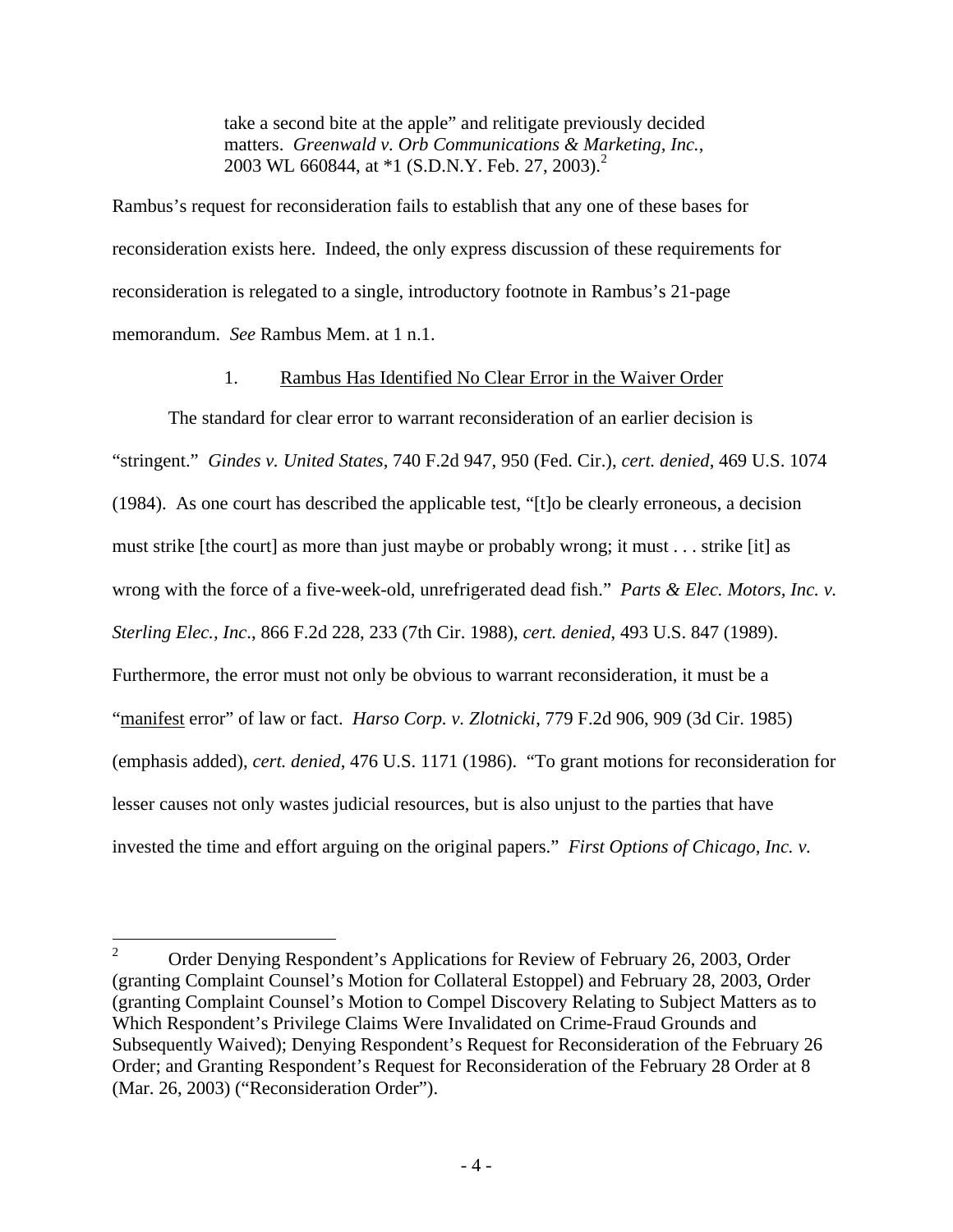*Kaplan*, 198 B.R. 91, 92 (E.D. Pa. 1996). The Waiver Order contains no such obvious or manifest errors.

Rambus does not identify a single controlling authority in which a court faced with analogous facts reached a result different from the manner in which Your Honor resolved these issues in the Waiver Order. To the contrary, established law firmly empowers Your Honor with the discretion to define the extent to which Rambus's voluntary disclosure of privileged information has waived its attorney-client privilege. The Waiver Order lies well within that discretion.

Although Rambus identifies four fact issues that it claims "do not appear to have been fully considered" in the Waiver Order (Rambus Mem. at 1-3), each of these factual propositions is either unsupported, irrelevant, or untrue.

First, Rambus makes the wholly immaterial point that it has produced to Complaint Counsel the same formerly privileged information that it has produced to other litigants. Yet Complaint Counsel's position *vis-à-vis* other parties with whom Rambus is in litigation has no bearing here.

Similarly, Rambus places emphasis on the precise scope of the compelled disclosures in the *Micron* and *Infineon* cases, suggesting that these disclosures should somehow delimit Rambus's disclosure obligations here. However, as explained in more detail below, the issue here relates not to Rambus's compelled disclosures in those cases, but rather to its subsequent, voluntary disclosure to Hynix and the resulting waiver of the attorney-client privilege relating to the subject matters of what was voluntarily disclosed.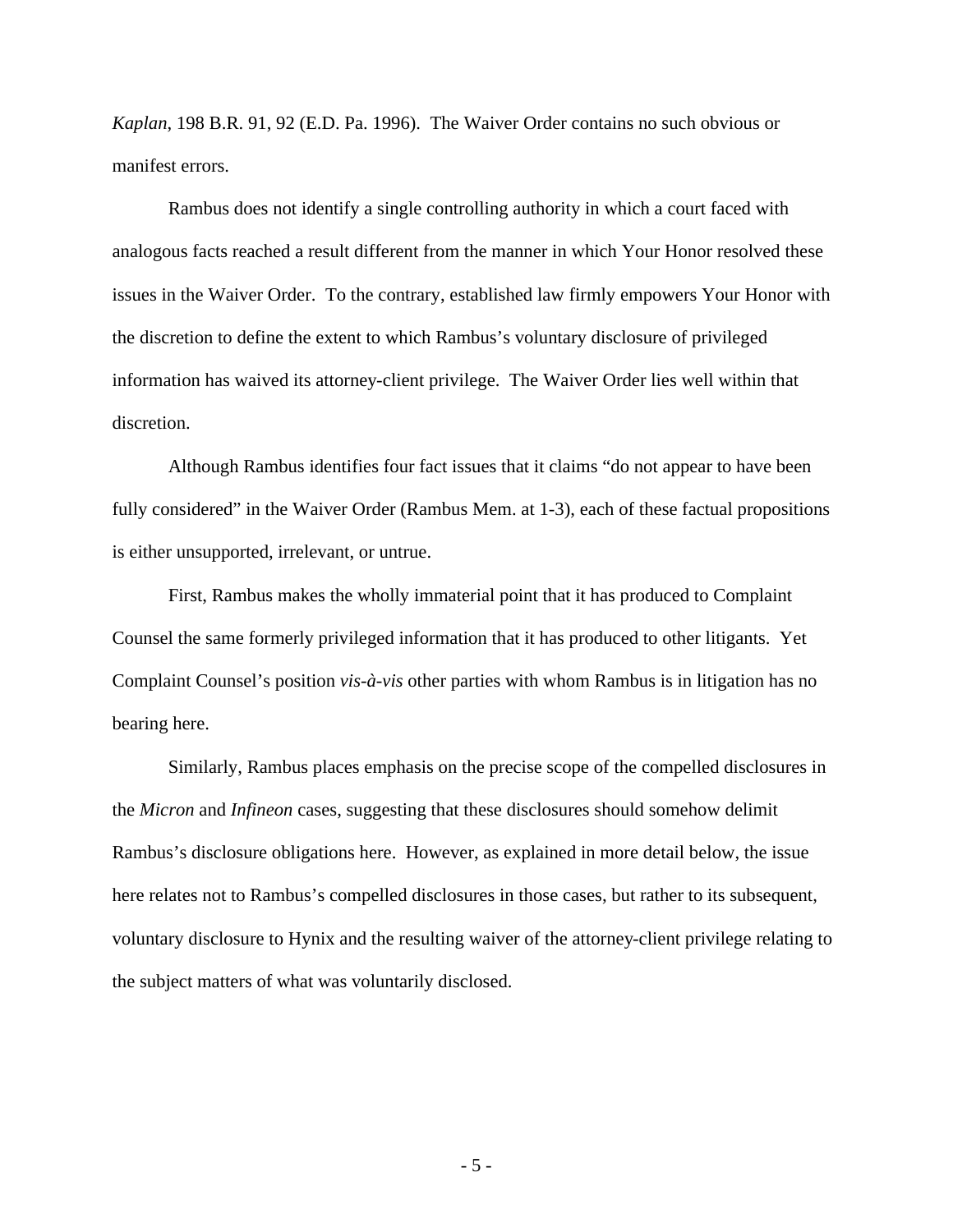Next, Rambus attempts to argue that is has not sought to use the privilege for tactical advantage. But as discussed in more detail below, this assertion is both legally irrelevant and factually untrue.

Finally, Rambus contends that it anticipated JEDEC-related litigation with Hitachi as early as mid-1999. However, it has offered no evidence of any kind to support either the date it began to prepare for the Hitachi litigation or that the litigation was in fact related to its misconduct at JEDEC. Moreover, it has failed even to provide a date more specific than "mid-1999." Accordingly, Rambus fails to establish that the date set by Your Honor is clearly erroneous. Even assuming the truth of Rambus's unsupported assertions about the date on which it first anticipated litigation with Hitachi, it is not apparent to Complaint Counsel that there would be any basis for applying a date earlier than October 1, 1999. In the interest of resolving this issue, Complaint Counsel would not object to the Waiver Order's being amended to reflect this earlier date.

# 2. Rambus Has Identified No Manifest Injustice That Results from the Waiver Order

The Waiver Order, which correctly applies applicable law to the relevant facts, and was issued only after both parties had ample opportunities to brief the relevant issues, in no way causes injustice – let alone "manifest" injustice – to Rambus. Rambus argues that the manifest injustice at issue is a function of the "clear errors of law and fact" underlying the Waiver Order. Rambus Mem. at 1 n.1. Yet as summarized above and demonstrated throughout this Opposition, Rambus has failed to demonstrate the existence of any such clear errors. Accordingly, Rambus has no basis to claim any actual injustice.

The circumstances here bear no resemblance to those surrounding the initial grant of reconsideration on the issue of attorney-client privilege. In that instance, Judge Timony had

- 6 -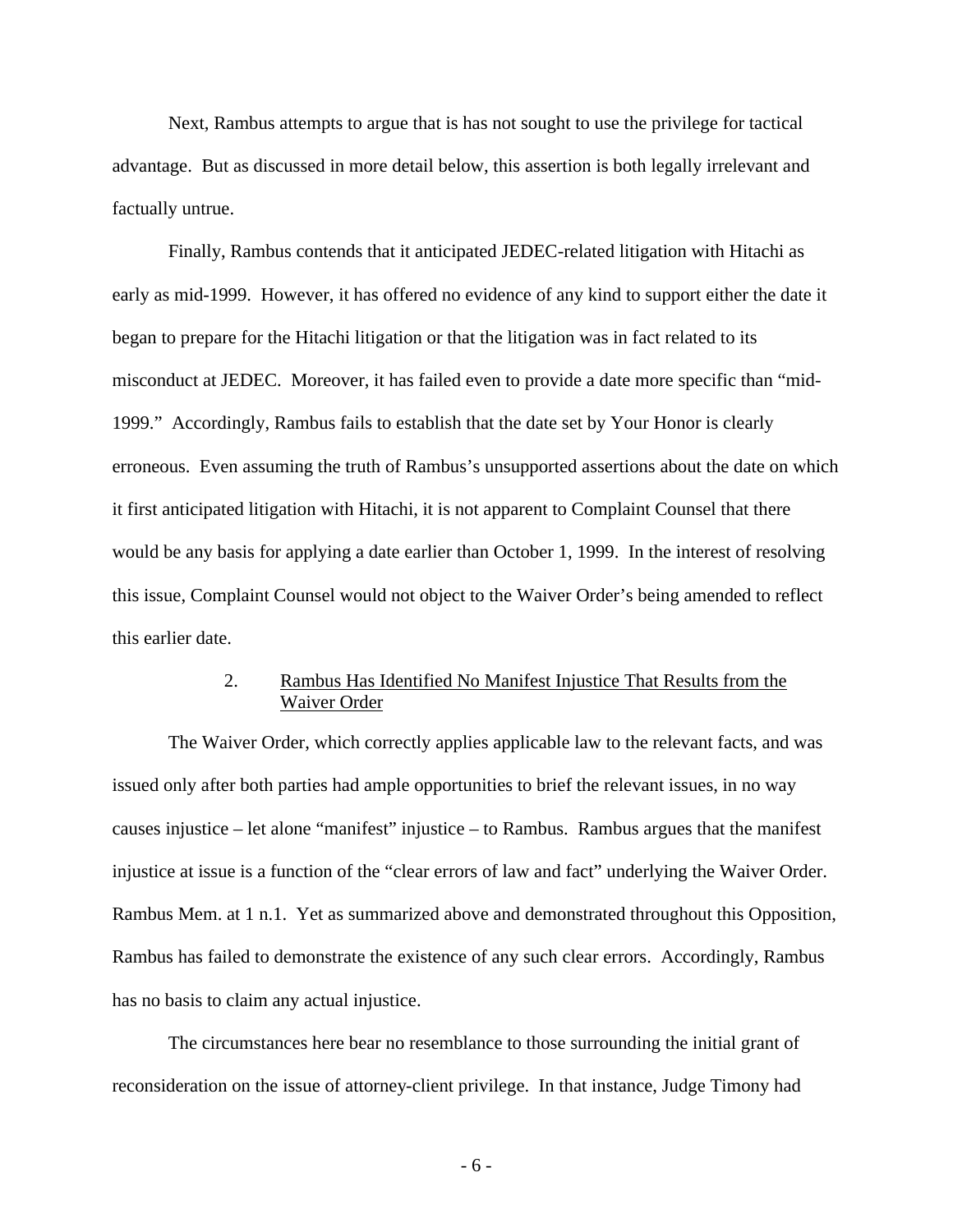based his ruling, *sua sponte*, on a rationale that Your Honor determined Rambus had not yet had an adequate opportunity to brief. Reconsideration Order at 13. Accordingly, Your Honor concluded that Rambus's inadequate opportunity to be heard on this issue threatened manifest injustice and warranted reconsideration. *Id.* at 14.

In marked contrast, Rambus has been on notice of Complaint Counsel's waiver theory at least from the time Complaint Counsel first filed its Motion to Compel in January. Rambus has since enjoyed three separate opportunities to submit briefs addressing whether and to what extent its voluntary disclosure of privileged information to Hynix constituted a waiver of privilege.<sup>3</sup> Indeed, weeks before Your Honor's Waiver Order was issued, Rambus admitted that "the issue [of whether Rambus has waived the attorney-client privilege . . . by virtue of its production . . . to Hynix] has been fully briefed by the parties." Response of Rambus Inc. to Complaint Counsel's Supplemental Memorandum in Support of Their Motion to Compel Discovery on Crime-Fraud and Waiver Grounds at 20 (filed Apr. 17, 2003) (emphasis added). Rambus's claims of manifest injustice are therefore utterly without merit.

# 3. Rambus Has Identified No Legal or Evidentiary Change Since the Waiver Order Issued

Rambus has not cited to any changes in the law or to any newly discovered evidence that would justify reconsideration of the Waiver Order. The closest that Rambus's request for

 $\frac{1}{3}$ *See* Memorandum by Rambus Inc. in Opposition to Complaint Counsel's Motion to Compel Discovery Relating to Subject Matters as to Which Rambus's Privilege Claims Were Invalidated on Crime-Fraud Grounds and Subsequently Waived (filed Jan. 21, 2003); Brief in Support of Respondent's Application for Review of the February 28, 2003 Order Granting Complaint Counsel's Motion to Compel Discovery Relating to Subject Matters as to Which Rambus's Privilege Claims Were Invalidated on Crime-Fraud Grounds and Subsequently Waived, Pursuant to Rule 3.23(b) or, in the Alternative, Request for Reconsideration of that Order at 12-15 (filed Mar. 7, 2003); Response of Rambus Inc. to Complaint Counsel's Supplemental Memorandum in Support of Their Motion to Compel Discovery on Crime-Fraud and Waiver Grounds at 20-22 (filed Apr. 17, 2003).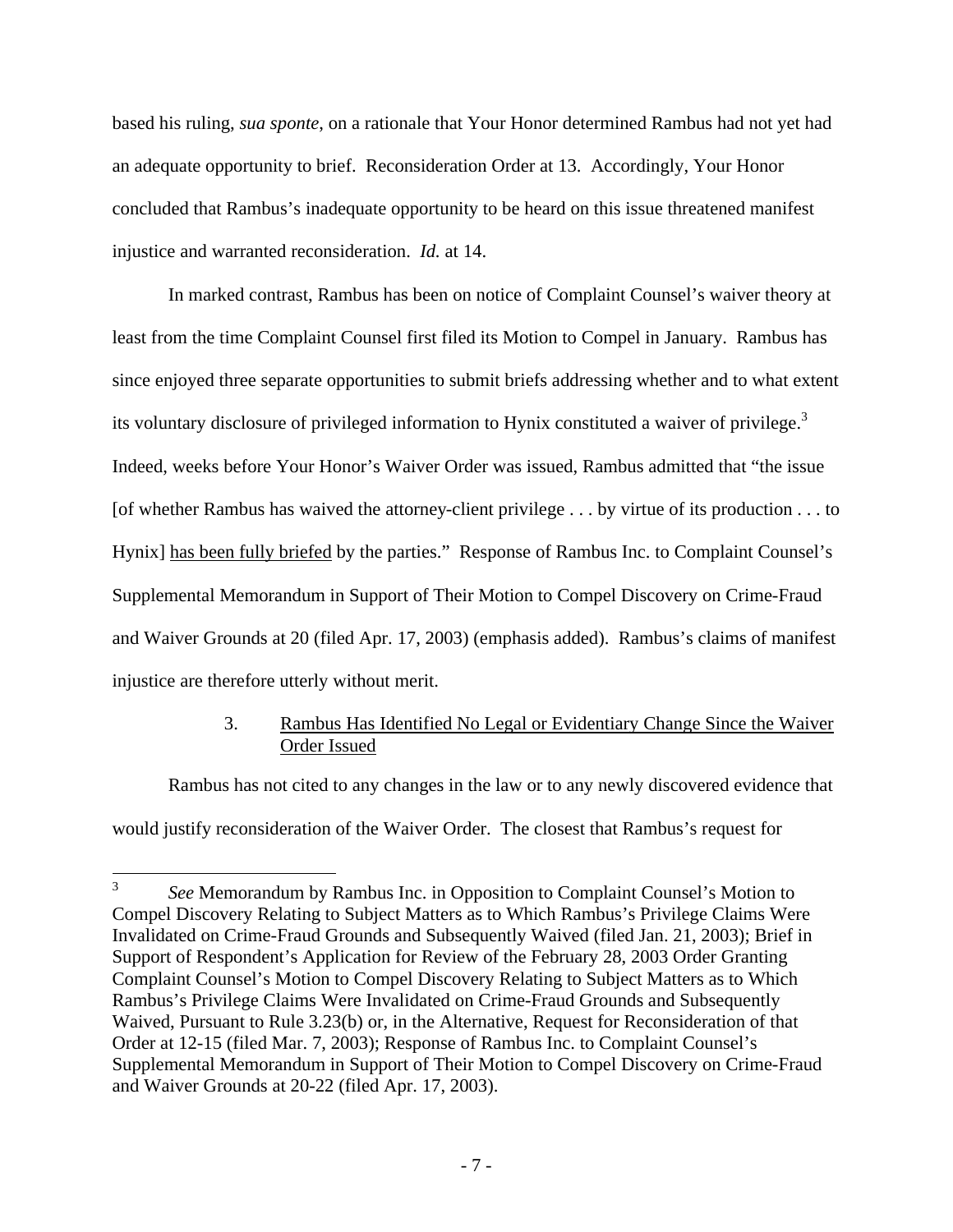reconsideration comes to identifying new evidence is the fact that Rambus now makes assertions, without citation to supporting evidence, concerning the timing of the commencement of the *Hitachi* litigation and the issuance of a pre-litigation demand letter. Rambus's failure to identify this information in prior briefing is not good cause for reconsideration of Your Honor's ruling, and does not appear to bear upon the core substance of the ruling. In short, that information is not "new," but rather only newly presented.

#### **B. Rambus Has Demonstrated No Error in the Subject-Matter Waiver Ruling**

Rambus has failed to demonstrate any clear errors of law or fact contained in, or any manifest injustice stemming from, the Waiver Order. Consequently, Rambus is not entitled to reconsideration of the ruling. This is not, however, a situation in which an arguable error rises to the level of clear error. The fact is that Rambus has failed to demonstrate any error whatsoever in the ruling.

As a threshold matter, Rambus's request for reconsideration fails to rebut what has now been established conclusively, as acknowledged in the Waiver Order: Rambus waived the attorney-client privilege through its voluntary disclosure of attorney-client communications in the context of the *Hynix* litigation. *See* Waiver Order at 4 ("Voluntary disclosure means the documents were not judicially compelled.") (quoting *Chubb Integrated Sys. Ltd v. Nat'l Bank of Washington*, 103 F.R.D. 52, 63 n.2 (D.D.C. 1984)); *id.* ("Short of court-compelled disclosure, or other equally extraordinary circumstances, we will not distinguish between various degrees of 'voluntariness' in waivers of the attorney-client privilege.") (quoting *In re Sealed Case*, 877 F.2d 976, 980 (D.C. Cir. 1989)). Because Rambus does not offer any reasons to disturb the conclusion that its waiver was voluntary, the only remaining question is how broad a waiver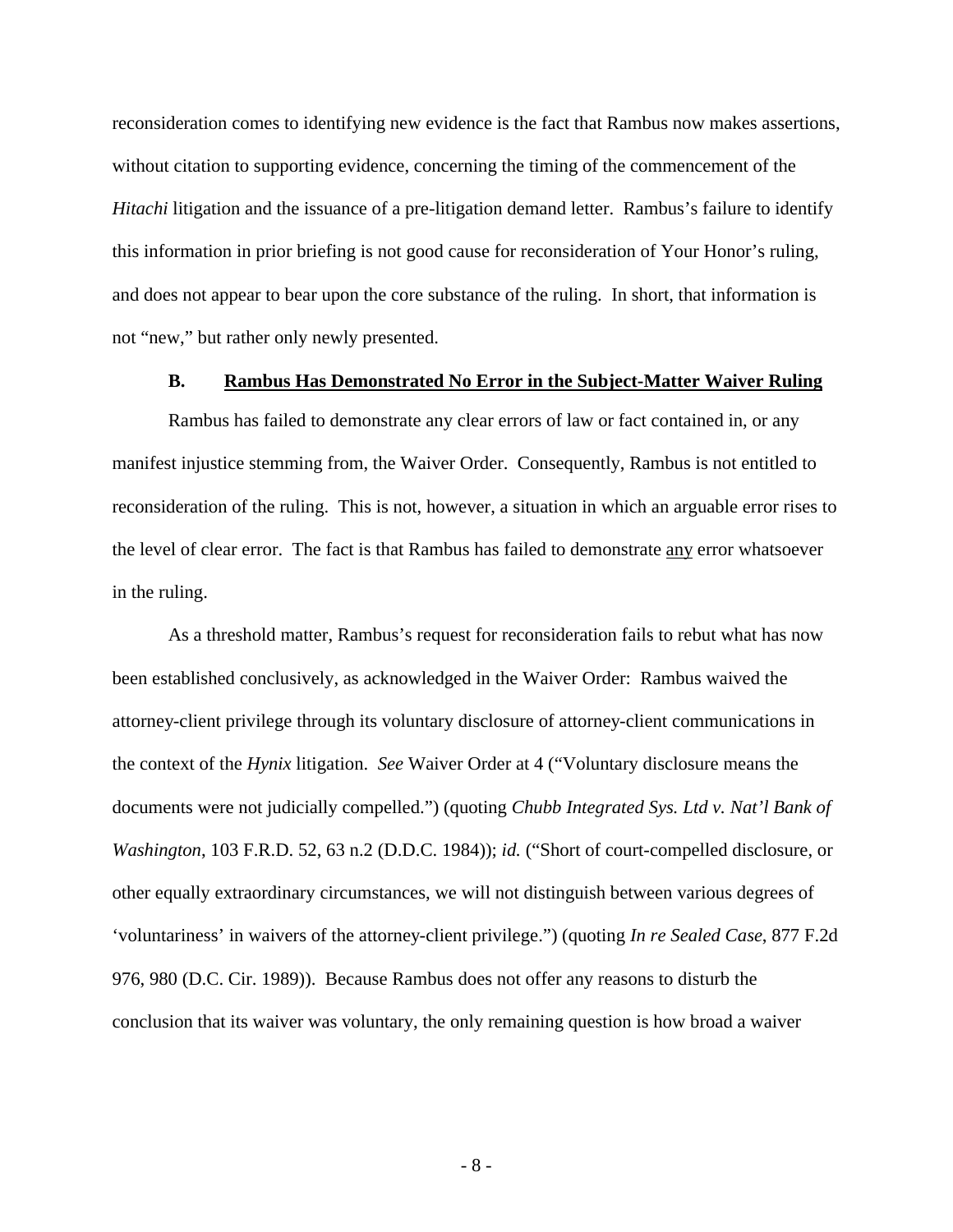resulted from Rambus's voluntary disclosure.<sup>4</sup> The Waiver Order resolves this question in a well-reasoned and appropriate manner, and Rambus's request for reconsideration fails to identify any error whatsoever in this Court's application of governing legal principles.

# 1. Disclosure for Tactical Advantage, While Present Here, Is Not a Prerequisite for Subject-Matter Waiver

Rambus's entire argument hinges upon an effort to supplement the doctrine of subjectmatter waiver by adding a new element not supported by the case law. Specifically, Rambus now contends (despite having not argued this in prior briefing on the issue) that subject-matter waivers cannot result from the voluntary disclosure of privileged materials unless the disclosure was made for the purpose of securing some identifiable "tactical advantage." Rambus Mem. at  $6$ -10.<sup>5</sup> Furthermore, according to Rambus, the party seeking a holding of waiver must suffer

 $\overline{4}$ Rambus restates, but does not reargue at any length, its previous position that its disclosure to Hynix was not in fact a "willing[] sacrifice" of confidentiality, because – as Rambus claims – the prior productions to Infineon and Micron waived any claim of confidentiality in these materials. *See* Rambus Mem. at 5 n.4. Rambus's argument appears to be that Rambus could not, in good faith, have disputed the continued applicability of the attorneyclient privilege to these materials in the *Hynix* litigation, having twice produced the same material subject to compulsion in the *Infineon* and *Micron* cases. *Id.* This argument is directly contrary to positions that Rambus has previously taken in this litigation. Specifically, Rambus initially took the position that it was "entitled to assert fully the attorney-client privilege, and all other privileges, in this case," even as to the documents that were previously produced in the *Infineon* and *Micron* cases. *See* Complaint Counsel's Memorandum in Support of Motion to Compel Discovery Relating to Subject Matters as to Which Rambus's Privilege Claims Were Invalidated on Crime-Fraud Grounds and Subsequently Waived at 21 (filed Jan. 7, 2003) (quoting Letter from Gregory P. Stone to M. Sean Royall (Dec. 31, 2002)) ("Initial Waiver Motion"). If there was a good-faith basis for Rambus's counsel to take this position in this proceeding in December 2002, there was, *a fortiori*, a good-faith basis to resist production to Hynix in 2001.

<sup>&</sup>lt;sup>5</sup> Rambus does not appear to have made this argument in its previous briefing on this issue. The fact that the argument is being raised for the first time in a motion for reconsideration, despite multiple earlier opportunities to brief the issue, is in itself sufficient grounds to deny reconsideration. *See, e.g.*, *Potter v. Potter*, 199 F.R.D. 550, 553 (D. Md. 2001) ("Hindsight being perfect, any lawyer can construct a new argument to support a position previously rejected by the court, especially once the court has spelled out its reasoning in an order.").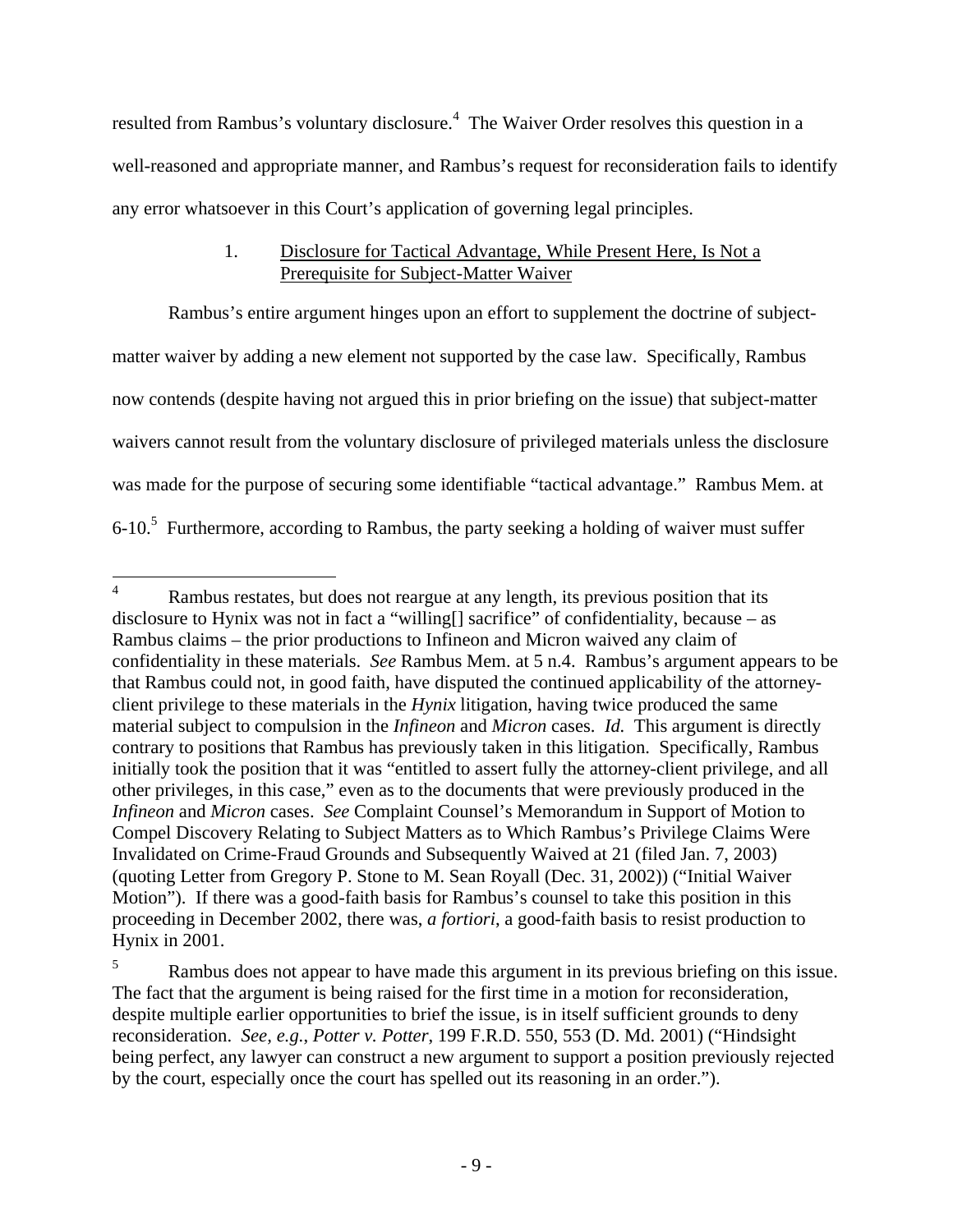some prejudice or unfairness for subject-matter waiver to apply. *Id.* As explained below, the law imposes no such limitation on the rule of subject-matter waiver. Yet, even if Rambus's proposed limitation were legally correct, reconsideration still would not be warranted. Rambus did make its initial, partial disclosure for tactical reasons, and that disclosure, if limited to what has already been disclosed, would be both unfair and prejudicial to Complaint Counsel.

# a. The Law Does Not Require a Showing of Tactical Advantage or Unfairness

Rambus's argument is predicated upon mischaracterization of the law of the D.C. Circuit. Rambus cites to a footnote in a 1982 decision purportedly to establish the proposition "that a court should 'not . . . impose full waiver as to all communications on the same subject matter where the client has merely disclosed a communication to a third party, as opposed to making some use of it.'" Rambus Mem. at 7-8 (citing *In re Sealed Case*, 676 F.2d 793, 809 n.54 (D.C. Cir. 1982)) (ellipsis in Rambus Mem.). Rambus fails, however, to include the qualifying clause at the beginning of the cited sentence, which reads in full: "Courts apparently retain discretion not to impose full waiver as to all communications on the same subject matter where the client has merely disclosed a communication to a third party, as opposed to making some use of it." *Sealed Case*, 676 F.2d at 809 n.54 (emphasis added). Relying on these dicta to assert that this Court lacks discretion to find that Rambus's voluntary disclosure to Hynix constitutes a subjectmatter waiver misstates the principle of *Sealed Case*. Indeed, the D.C. Circuit in that case imposed a subject-matter waiver in response to the disclosure of privileged information without a finding that a party sought to gain a tactical advantage or that its opponent suffered any prejudice because of the partial disclosure. Thus, rather than supporting its argument, the 1982 *Sealed Case* decision fundamentally undermines the basis for Rambus's request for reconsideration.

- 10 -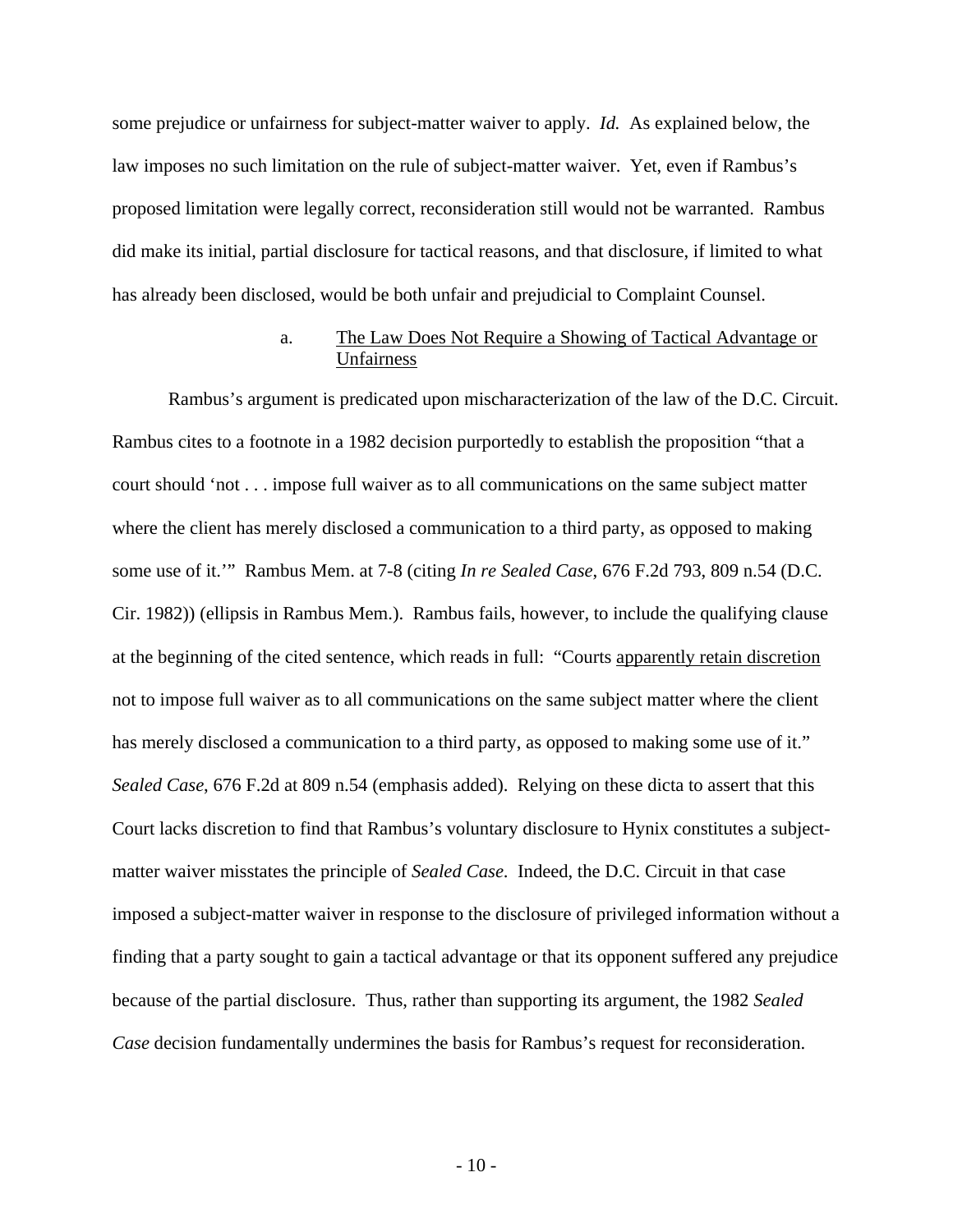Subsequent to its *Sealed Case* decision in 1982, the D.C. Circuit has consistently described and applied the rule of subject-matter waiver without any reference to Rambus's proposed "tactical advantage" requirement. Indeed, the circuit has specifically held that subjectmatter waiver is not limited to cases in which a party has attempted to secure some "tactical advantage" from its waiver of the privilege. In *In re Sealed Case*, 877 F.2d 976 (D.C. Cir. 1989), the court confirmed that the subject-matter-waiver doctrine extends to situations involving the inadvertent (and hence not tactical) disclosure of privileged communications. In noting that the document at issue had been disclosed inadvertently, the court reasoned, "we will not distinguish between various degrees of 'voluntariness' in waivers of the attorney-client privilege." *Id.* at 980 (citations omitted). The court went on to hold that "a waiver of the privilege in an attorney-client communication extends 'to all other communications relating to the same subject matter.'" *Id.* at 980-81 (quoting *Sealed Case*, 676 F.2d at 809). Indeed, even where the disclosure is detrimental to the disclosing party – as opposed to being a means of achieving tactical advantage – subject-matter waiver still applies. *See In re Sealed Case*, 29 F.3d 715, 719-20 (D.C. Cir. 1994) (holding subject-matter waiver applied where disclosure was admitting lawyer advised against participation in potentially illegal scheme). The law is therefore clear: no showing of tactical advantage or prejudice is required to establish subjectmatter waiver.

Rambus's characterization of *Weil v. Investment/Indicators Research & Mgmt., Inc.*, 647 F.2d 18 (9th Cir. 1981), is also incorrect. *Weil,* also cited in the Waiver Order, did not, as Rambus contends, "specifically h[o]ld" that the waiver there would not extend to other communications on the same subject "where opposing counsel was not prejudiced by the initial disclosure." Rambus Mem. at 8. To the contrary, *Weil* held that the privilege was waived with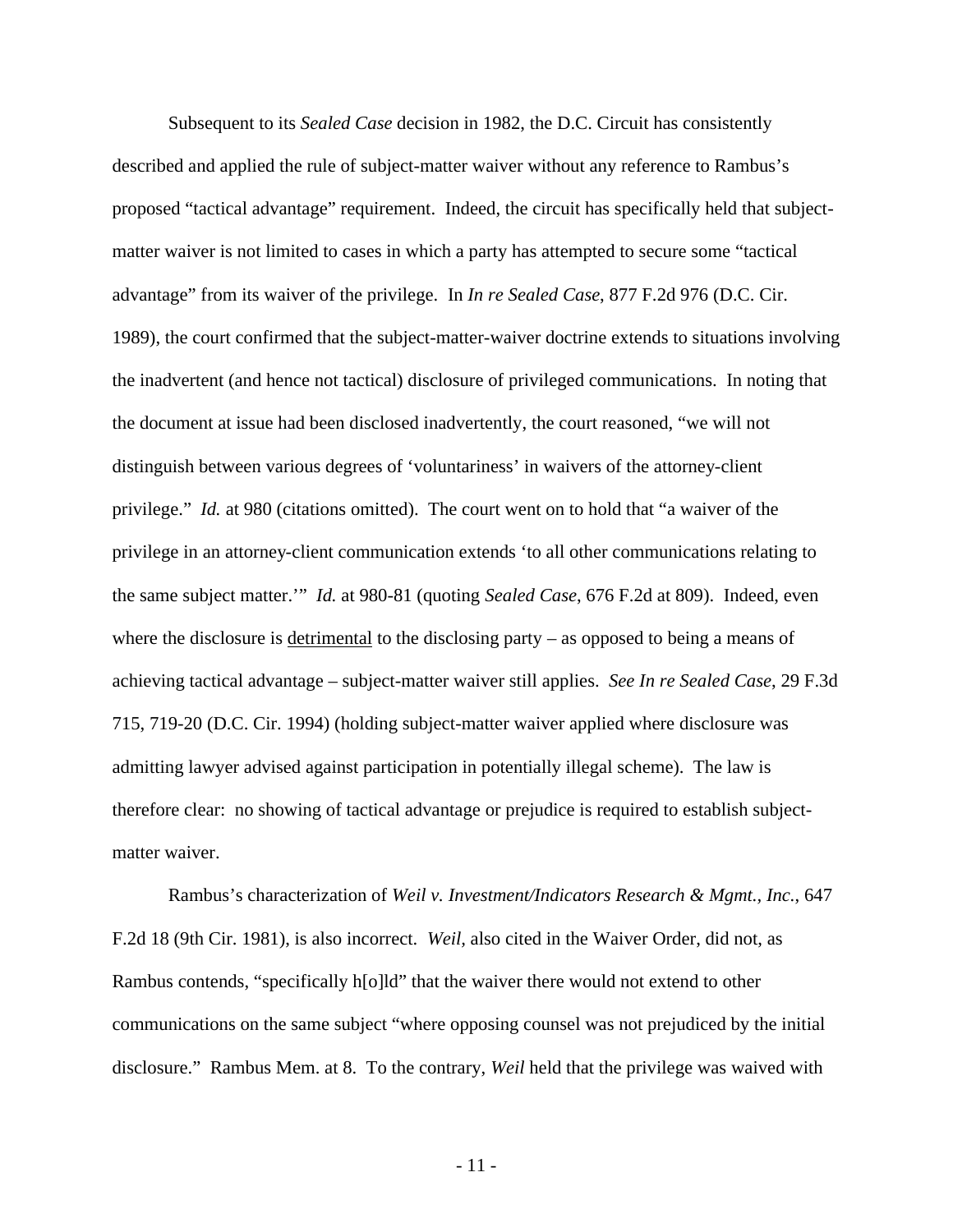respect to all "communications about the matter actually disclosed." *Weil*, 647 F.2d at 25 (emphasis added). The subject-matter waiver applied without any showing of prejudice or tactical advantage. More recent Ninth Circuit cases confirm that a subject-matter waiver does not require a showing that the disclosing party sought a tactical advantage. *See, e.g.*, *United States v. Plache*, 913 F.2d 1375, 1380 (9th Cir. 1990) ("Plache voluntarily disclosed his privileged attorney communication, thereby waiving the privilege on all other communications on the same subject.") (citing *Weil*, 647 F.2d at 25). Other courts confirm that subject-matter waiver is not limited to instances in which the disclosing party sought a tactical advantage, or the discovering party has suffered some demonstrated form of prejudice. *See, e.g.*, *In re Grand Jury Proceedings*, 219 F.3d 175, 189-90 (2d Cir. 2000) (deferring to the district court to determine whether a broad waiver was appropriate, even though it was unclear whether defendant used the advice of counsel as a sword and the court could discern no prejudice to the government); *Bowne of New York City, Inc. v. AmBase Corp*., 150 F.R.D. 465, 485 (S.D.N.Y. 1993) (emphasizing that cases finding subject-matter waiver "do not require the discovering party to demonstrate prejudice, such as, for example, proof that the privilege holder has disclosed only favorable materials").

The cases relied upon by Rambus do not in fact support the legal propositions that it has advanced in its request for reconsideration, much less demonstrate that Your Honor's Waiver Order errs in applying the applicable law. As the above discussion makes clear, the Waiver Order is perfectly consistent with applicable law on this issue.

### b. Rambus Sought to Gain a Tactical Advantage Through Its Voluntary Disclosure

Even if Rambus's characterization of the law were correct – and it plainly is not – Rambus's argument would still fail because it is readily apparent from the circumstances that

- 12 -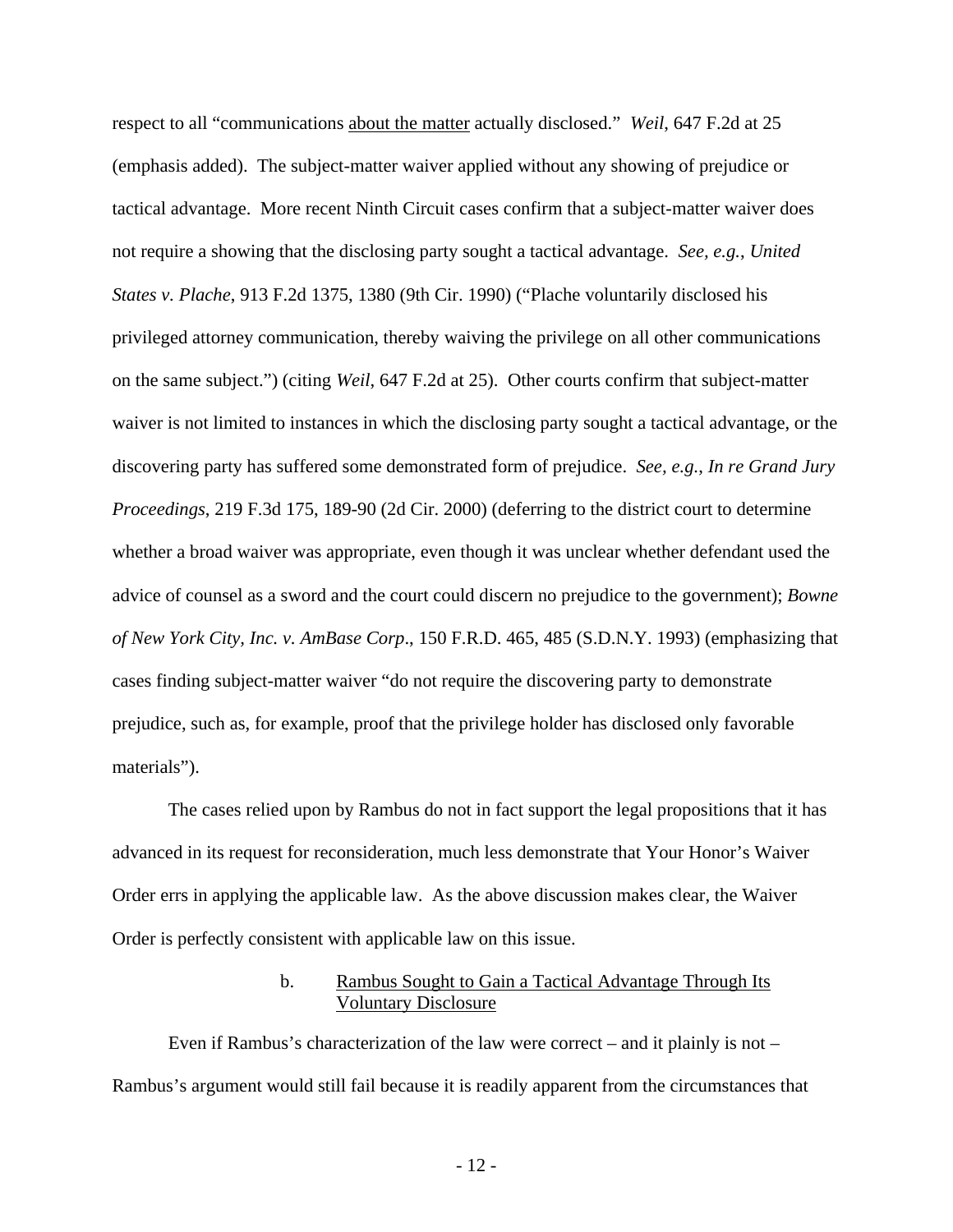Rambus did seek to gain tactical advantage through its voluntary disclosure of privileged materials in the *Hynix* litigation. It safely can be assumed that any party with competent legal counsel would zealously guard its attorney-client privilege and would not voluntarily agree to waive the privilege absent a significant countervailing benefit. *See, e.g.*, *In re Consolidated Litigation Concerning Intern. Harvester's Disposition of Wisconsin Steel*, 666 F. Supp. 1148, 1153 (N.D. Ill. 1987) ("Whenever a party discloses information which it could have withheld on the basis of privilege, an implicit determination of benefit has been made by the party, through its attorney."); *see also In re Sealed Case*, 877 F.2d 976, 980 (D.C. Cir. 1989) ("If a [party] wishes to preserve the privilege, it must treat the confidentiality of attorney-client communications like jewels – if not crown jewels.") (quoted with approval in Waiver Order at 4); *Haines v. Liggett Group, Inc.*, 975 F.2d 81, 90 (3d Cir. 1992) (party must "zealously protect" the privileged material) (quoted with approval in Waiver Order at 4). <sup>6</sup> Thus, the fact that Rambus, in the *Hynix* case, voluntarily disclosed privileged information, without litigating the need for or scope of any such disclosures, itself implies that Rambus perceived some tactical benefit. It strains credulity for Rambus now to claim that the company and its attorneys had no good reason for disclosing to Hynix this subset of its privileged communications.

It should not be Complaint Counsel's burden, in opposing a second motion for reconsideration, to divine with precision the nature of the benefit that Rambus and its lawyers had in mind when they elected voluntarily to disclose privileged documents to Hynix. Nevertheless, Rambus achieved at least two fairly obvious benefits from its disclosure.

 6 This common-sense observation is premised on the critical importance of any lawyer protecting his or her client's attorney-client privilege, which is something that Rambus, in its recent arguments, has itself repeatedly stressed. *See, e.g.*, 10 Trial Tr. 1737 (May 14, 2003) (Mr.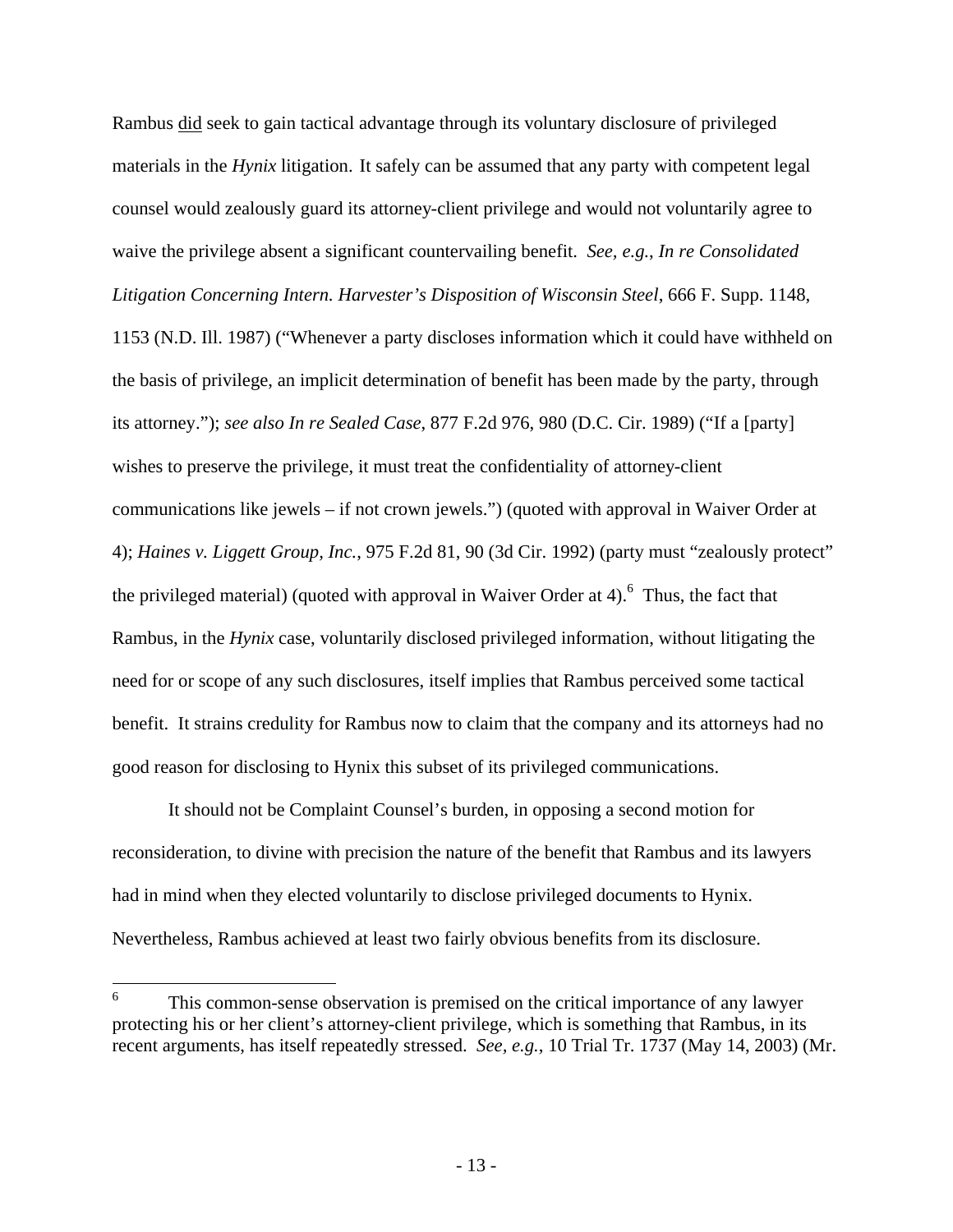First, Rambus avoided the possibility of having to litigate for purposes of its suit against Hynix the merits of requiring a broader scope of production of privileged materials than it was compelled to disclose in *Infineon* and *Micron*. 7 That alone establishes that Rambus obtained some tactical advantage through its partial disclosure.

Second, limiting its voluntary disclosure to materials Rambus previously produced in the *Infineon* and *Micron* cases permits Rambus to advance arguments relating to the involvement of its own lawyers in amending patent applications to cover JEDEC's SDRAM standards, while preventing effective challenge to those arguments. This strategy has prejudiced Complaint Counsel and all of Rambus's future litigation opponents.

Specifically, Rambus has sought in this proceeding to distinguish between its attempts to broaden its patent applications to cover on-going work at JEDEC from late 1991 to June 1996, when it was a JEDEC member, from its follow-on, post-June 1996 efforts to broaden its patent applications to obtain patents containing claims covering JEDEC-compliant SDRAM and DDR SDRAM. Complaint Counsel, on the other hand, maintains that Rambus engaged in a continuous anticompetitive scheme to modify its patent applications to ensure that they covered JEDEC-compliant SDRAM and DDR SDRAM. This practice was a central element of Rambus's strategy from the outset, and has continued seamlessly through its current patent litigation efforts.

 $\overline{a}$ 

Stone: "[A]n order that says we have to produce privileged material is an order of some great moment . . . we need to take all appropriate steps to protect privileged material . . . .").

<sup>7</sup> The fact that at some later point, Rambus might be compelled by the *Hynix* court to produce additional documents has no relevance; what matters is that Rambus sought to gain a tactical advantage through its disclosure. Tellingly, Hynix apparently has not subsequently sought further discovery of ostensibly privileged materials, which further supports the inference that Rambus's agreement with Hynix for partial voluntary disclosure secured a tactical advantage by forestalling Hynix from seeking further disclosure.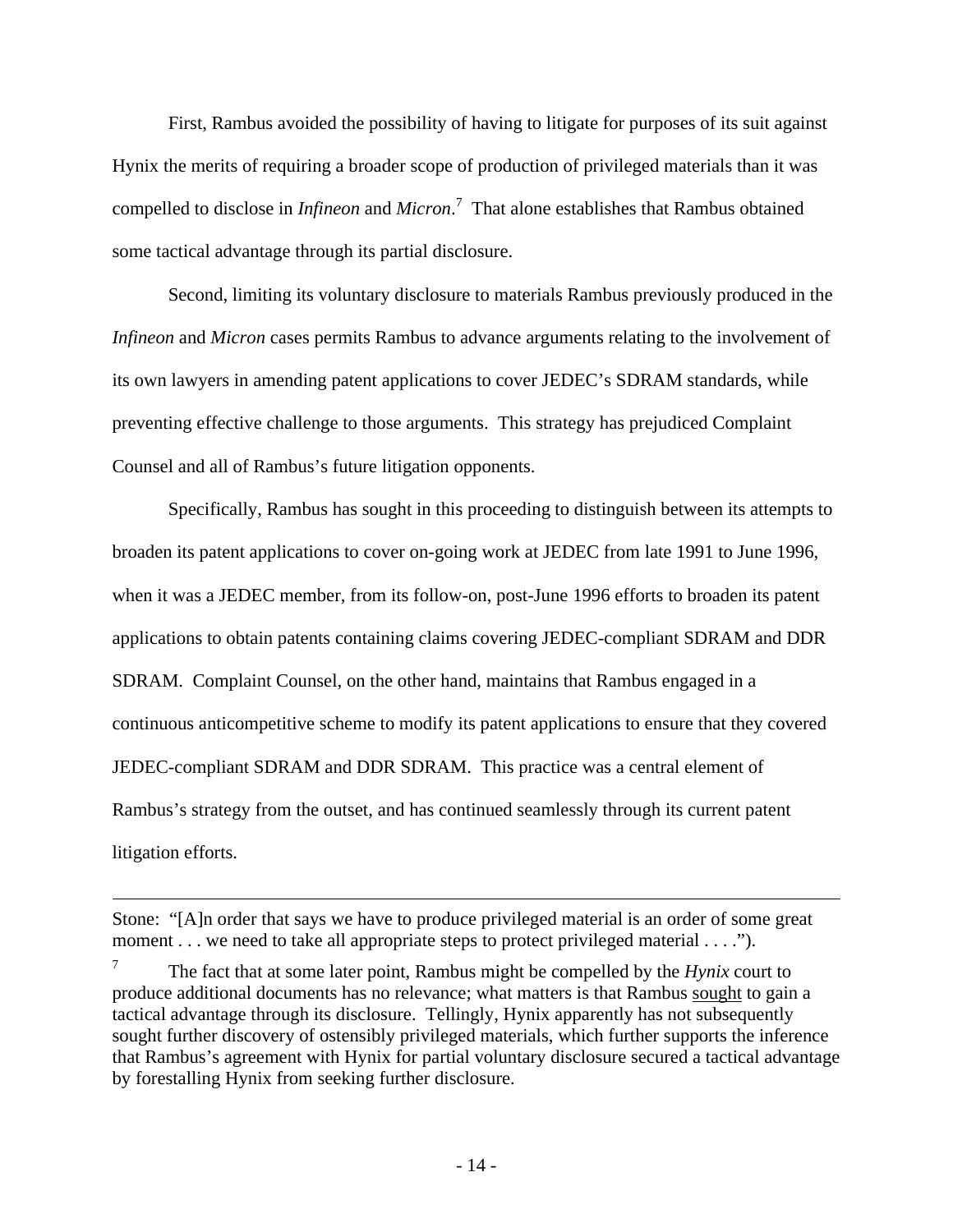To rebut this argument, Rambus will likely contend that a patent attorney who joined Rambus after June 1996 (Neil Steinberg) successfully developed a way to broaden Rambus's patent claims to cover JEDEC technology without any knowledge of Rambus's anticompetitive scheme. *See, e.g.*, Rambus Resp. to Interrog. 4(e) at 17-18 (\*\*\*

#### $^{*}$  (Tab

**1]**. Rambus also will likely seek to distinguish between its understanding of the potential scope of its patent claims while it was a JEDEC member and its understanding after it left JEDEC in June 1996. *See id.* at 18 (\*\*

#### $^{\circ}$  (Tab 1]. In

particular, Rambus likely will use the testimony of Neil Steinberg to try to demonstrate that it was not until after June 1996, rather than well before then as the facts will show, that Rambus's lawyers realized that they could amend its patent claims to cover the JEDEC standards. *See* Steinberg Dep. Tr. at 55:21-58:16 (Jan. 22, 2003) (\*\*\*

#### $^{*}$  (Tab 2].  $\int$  [Tab 21. $^8$ ]

Rambus's arsenal, in short, is filled with potential distinctions between its conduct while at JEDEC, and its post-June 1996 conduct after it terminated its membership in JEDEC. By

<sup>8</sup> Rambus previously set out this argument more fully in one of its White Papers submitted to the Commission prior to the filing of the complaint in this matter. There, Rambus argued

<sup>\*\*\*\*\*\*\*\*\*\*\*\*\*\*\*\*\*\*\*\*\*\*\*\*\*\*\*\*\*\*\*\*.</sup> *See* Memorandum of Rambus Inc. for the Federal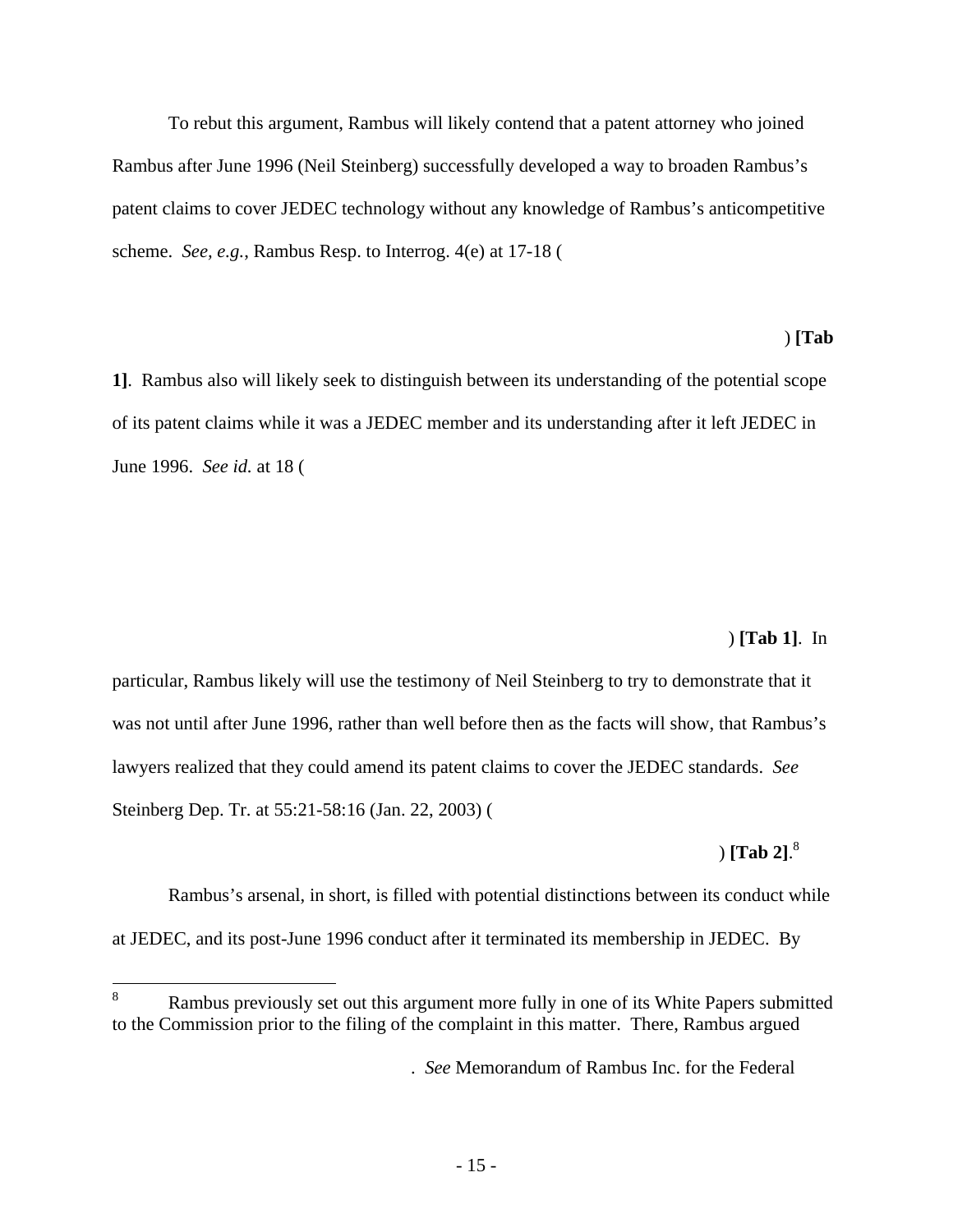disclosing privileged information created only through June 1996, but not privileged information created at any later period, Rambus prejudices Complaint Counsel's ability to demonstrate the continuing and ongoing nature of Rambus's scheme. Likewise, such selective disclosure prejudices other litigants' ability to show ongoing fraud or inequitable conduct in related patent litigation.

The foregoing are merely examples of the strategic advantage that Rambus would gain were it able to limit its production of privileged documents to the pre-June 1996 period. Rambus's exhibit list suggests that there are other strategic advantages that Rambus hopes to achieve through the selective disclosure of privileged materials, inasmuch as it appears that Rambus plans to introduce into evidence several of the privileged documents it voluntarily produced to Hynix, including the notes of its attorney Lester Vincent.<sup>9</sup> Rambus would not place such documents into evidence unless it perceived some benefit to doing so. Such an advantage should not be permitted. $10$ 

 $\overline{a}$ 

Trade Commission at 12-13 (May 29, 2002) **[Tab 3]**.

Rambus's exhibit list includes exhibits RX-2279, RX-0253, RX-0295, and RX-0328, which are described as the notes of Lester Vincent.

<sup>&</sup>lt;sup>10</sup> Rambus was previously found to have mischaracterized its communications with its attorneys. Specifically, in the *Infineon* litigation, after Rambus's privilege claims were pierced on the ground that they were part of a crime or fraud, both Richard Crisp and Geoffrey Tate were forced to recant testimony regarding their involvement in drafting Rambus's patent claims. *See Rambus Inc. v. Infineon Technologies AG*, 155 F. Supp. 2d 668, 681-82 (E.D. Va. 2001), *affirmed in part and vacated in part*, 319 F.3d 1081 (Fed. Cir. 2003). Without access to the post-June 1996 materials at issue here, Complaint Counsel will have no means to determine whether Rambus's present representations regarding communications with Mr. Steinberg are similarly subject to challenge.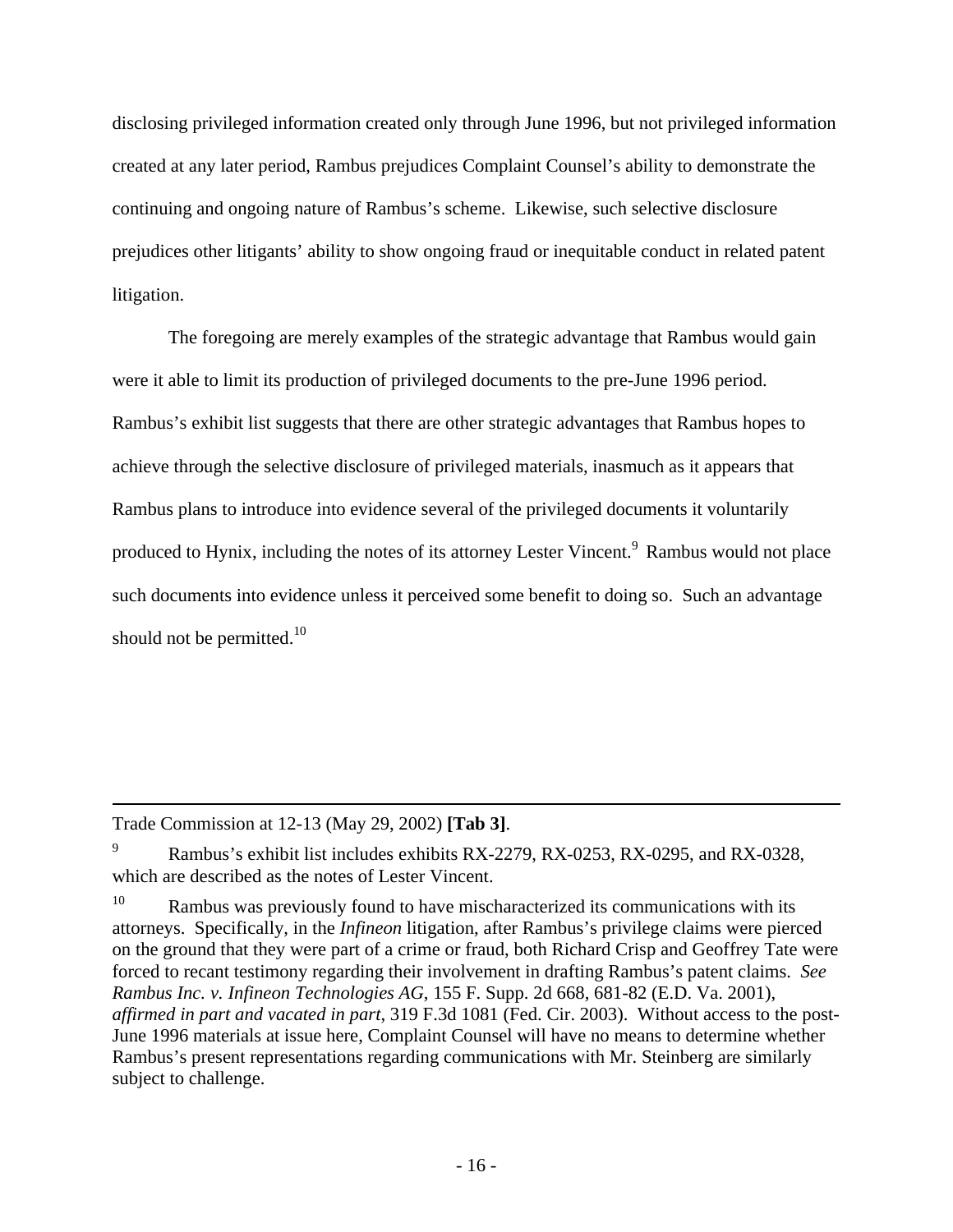# 2. Rambus's Waiver Properly Extends to All Documents on the Subject Matter, and Is Not Limited in Temporal Scope

Complaint Counsel has established in its previous briefing the proposition that "a waiver of the privilege in an attorney-client communication extends 'to all other communications relating to the same subject matter.'" *In re Sealed Case*, 877 F.2d 976, 980-81 (D.C. Cir. 1989) (quoting *In re Sealed Case*, 676 F.2d 793, 809 (D.C. Cir. 1982)); *accord Weil v. Investment/Indicators, Research & Management, Inc.*, 647 F.2d 18, 24 (9th Cir. 1981). Complaint Counsel also has previously established conclusively that this legal principle applies here.<sup>11</sup> Indeed, the Waiver Order specifically concludes that this principle is a "well-established proposition" that applies in these circumstances, Waiver Order at 5, and Rambus does not contend otherwise.

The scope of subject-matter waiver falls well within this Court's discretion. *In re Sealed Case*, 877 F.2d at 981 ("Since such determinations [of whether to impose a subject-matter waiver upon finding an inadvertent disclosure of privileged information] properly depend heavily on the factual context in which the privilege is asserted, we will not disturb a district court's decision as to the question unless it can be shown the court abused its discretion."); *In re Sealed Case*, 29 F.3d 715, 719 (D.C. Cir. 1994) (same); *accord In re United Mine Workers of Am. Employee Benefit Plans Litig.*, 159 F.R.D. 307, 309 (D.D.C. 1994) ("[A] trial court retains broad discretion in deciding the appropriate scope of a waiver."). Furthermore, that discretion permits, but does not require, a narrowing of the scope of subject-matter waiver in certain circumstances. *See In re Sealed Case*, 676 F.2d at 809 n.54 ("Courts apparently retain discretion not to impose full waiver as to all communications on the same subject matter . . . ."). Accordingly, the Order's holding

 $10<sup>10</sup>$ <sup>10</sup> *See* Initial Waiver Mem. at 22-23; Response of Complaint Counsel to Rambus Inc.'s Opposition to Complaint Counsel's Motion to Compel at 6, 11-13 (filed Jan. 28, 2003).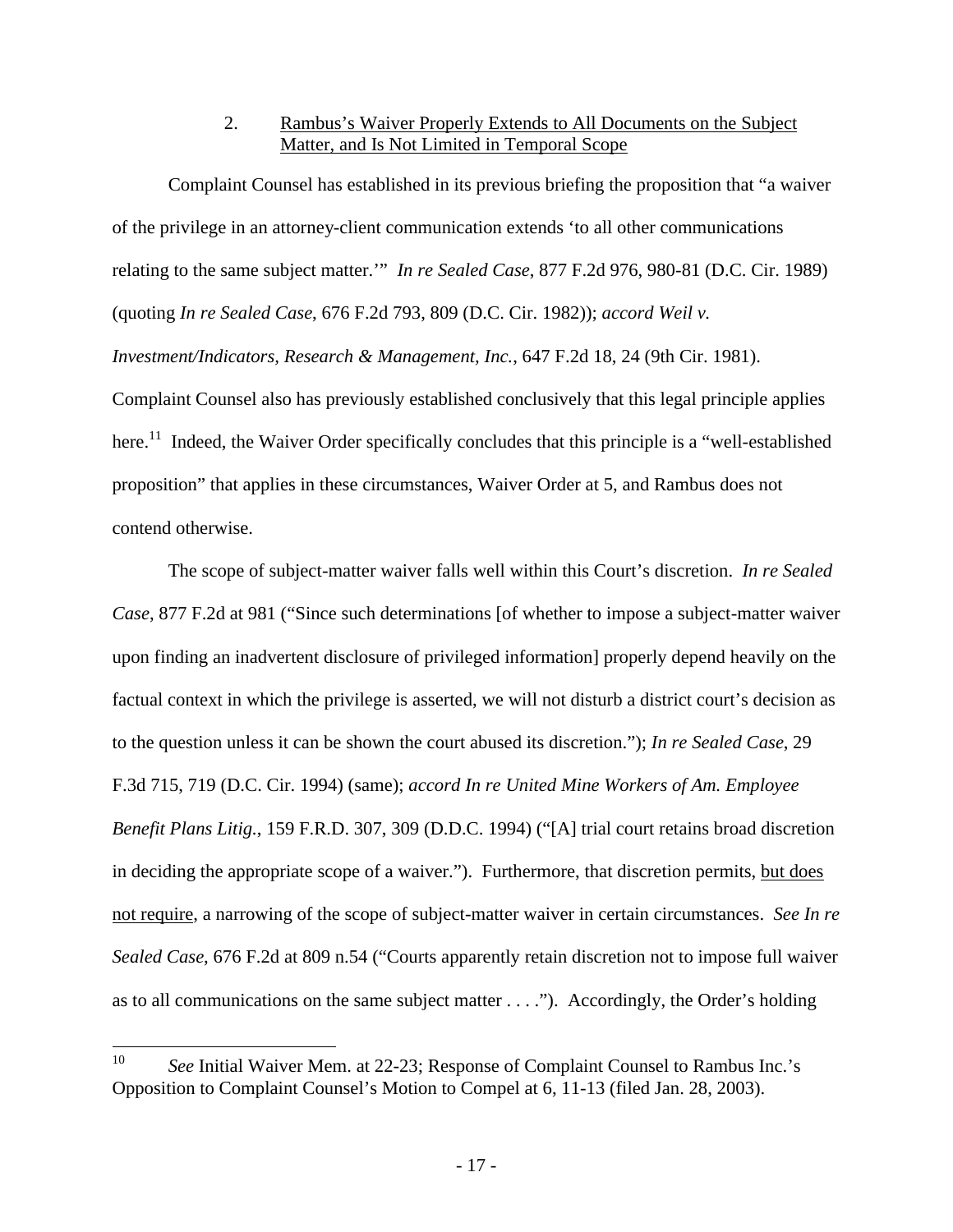that Rambus's waiver of privilege for pre-June 1996 documents concerning the identified subject matters also waived the privilege for documents from post-June 1996 on the same subject matters is well within the Court's authority. Nowhere in its Motion for Reconsideration does Rambus demonstrate that Your Honor clearly erred in exercising discretion not to limit the scope of waiver.

Declining to limit the scope of Rambus's subject-matter waiver to a defined time period is entirely appropriate. Subject-matter waiver is a function of the topic, not a time period. As recognized in the Order, a privilege waiver extends to "all communications on the same subject matter." *Chiron Corp. v. Genentech, Inc.*, 179 F. Supp. 2d 1182, 1186-87 (E.D. Cal. 2001) (quoting *Micron Separations, Inc. v. Pall Corp.*, 159 F.R.D. 361, 363 (D. Mass. 1995)). Accordingly, courts have rejected attempts to inject a temporal element into the subject matters covered by a waiver. As one court has stated, "[I]t is not appropriate . . . for the . . . judge to limit the waiver on a temporal basis," as "voluntary disclosure of a privileged attorney/client communication constitutes a waiver of the attorney-client privilege as to all communications on the same subject matter." *McCormick-Morgan, Inc. v. Teledyne Industries, Inc.*, 765 F. Supp. 611, 613-14 (N.D. Cal. 1991); *see also Gabriel Capital, L.P. v. Natwest Finance, Inc.*, 2001 WL 1132050, at \*1 (S.D.N.Y. 2001) ("[T]he temporal restriction urged by NatWest . . . is rejected. . . . [C]ommunications are discoverable, regardless of when they occurred."); *Chiron*, 179 F. Supp. 2d at 1188 (declining to limit subject matter waiver to pre-complaint time period); *Bowne of N.Y. City, Inc. v. AmBase Corp.*, 150 F.R.D. 465, 487 (S.D.N.Y. 1993) (finding "no basis for imposing" limits on "the temporal scope of the waiver," even though the waiving party purported to have limited the time frame covered by its waiver). Therefore, there is no basis to limit the temporal scope of Rambus's waiver.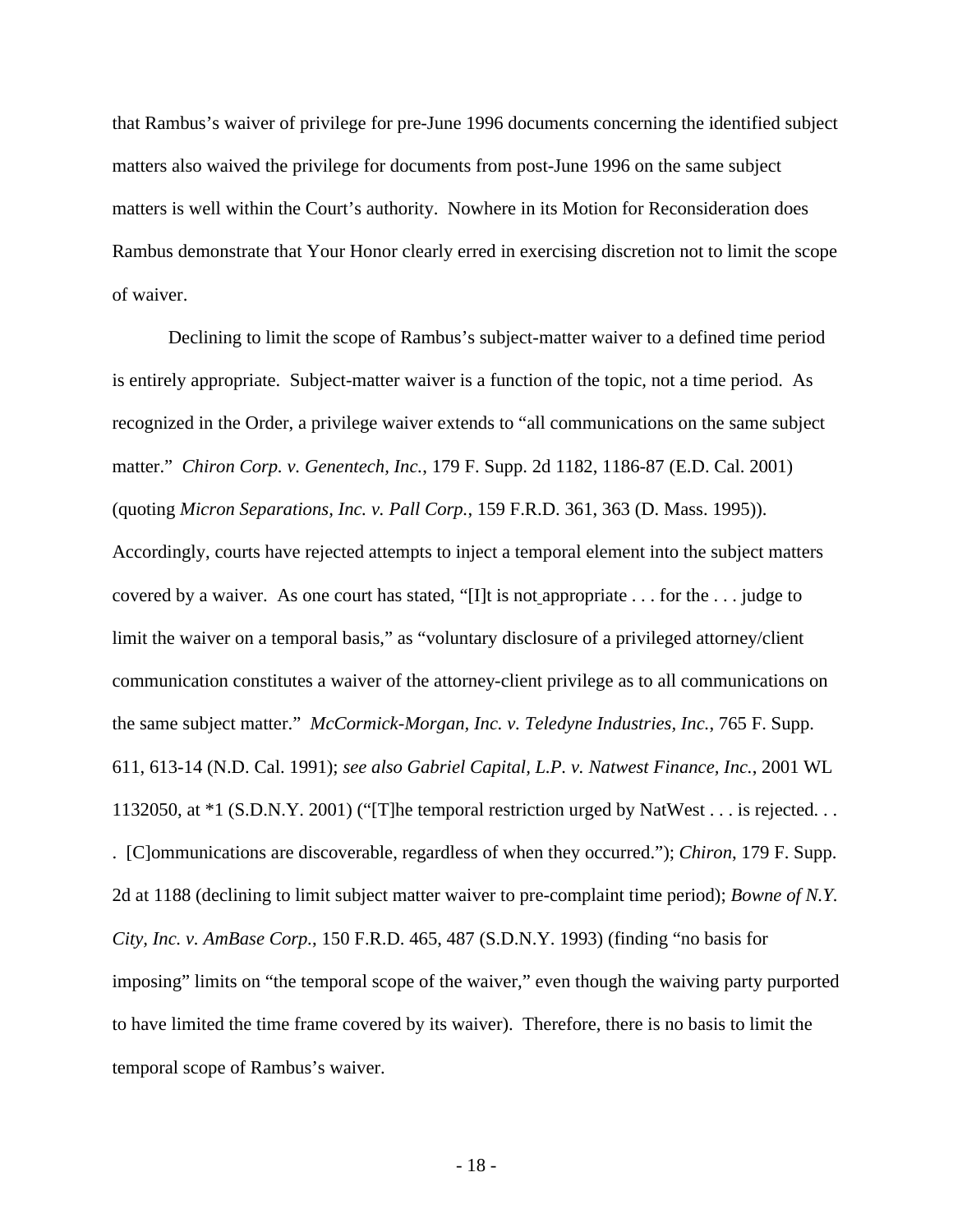Here, Rambus disclosed to Hynix only a portion of the documents on the applicable subject matters – specifically, documents dated June 1996 or earlier – but failed to disclose the remainder. The Waiver Order establishes a subject-matter waiver as to six topics.<sup>12</sup> The subject matters for two of these topics, efforts by Rambus to broaden its patent claims ("topic 3") and the September 2000 Presentation ("topic 4"), are clearly not limited to the pre-June 1996 time period. Because Rambus has disclosed only documents created through June 1996, Rambus has not yet disclosed all of the documents that relate to those subject matters. With respect to the other four topics, to the extent Rambus has any documents that relate to these subject matters, the law compels disclosure of those as well, regardless of the dates on which those documents were created.<sup>13</sup>

12 The topics are:

> Topic 1: "Disclosure of patents and patent applications to JEDEC by Rambus."

Topic 2: "The disclosure policy of JEDEC."

Topic 3: "The efforts by Rambus to broaden its patents to cover matters pertaining to the JEDEC standards."

Topic 4: "The September 2000 presentation made to stockholders, financial analysts and members of the public."

Topic 5: "The preparation of withdrawal letters to JEDEC."

Topic 6: "The drafting of letters relating to patent disclosures to JEDEC and IEEE, the information and documents relied upon in drafting those letters, patent disclosures to JEDEC and IEEE and the efforts by Rambus to broaden its patent claims to the extent that any of those conversations took place within the context of the drafting of the withdrawal letters."

Waiver Order at 6.

13 We should note that it is entirely conceivable that Rambus possesses documented attorney-client communications, post-dating June 1996, that relate directly to these four topics.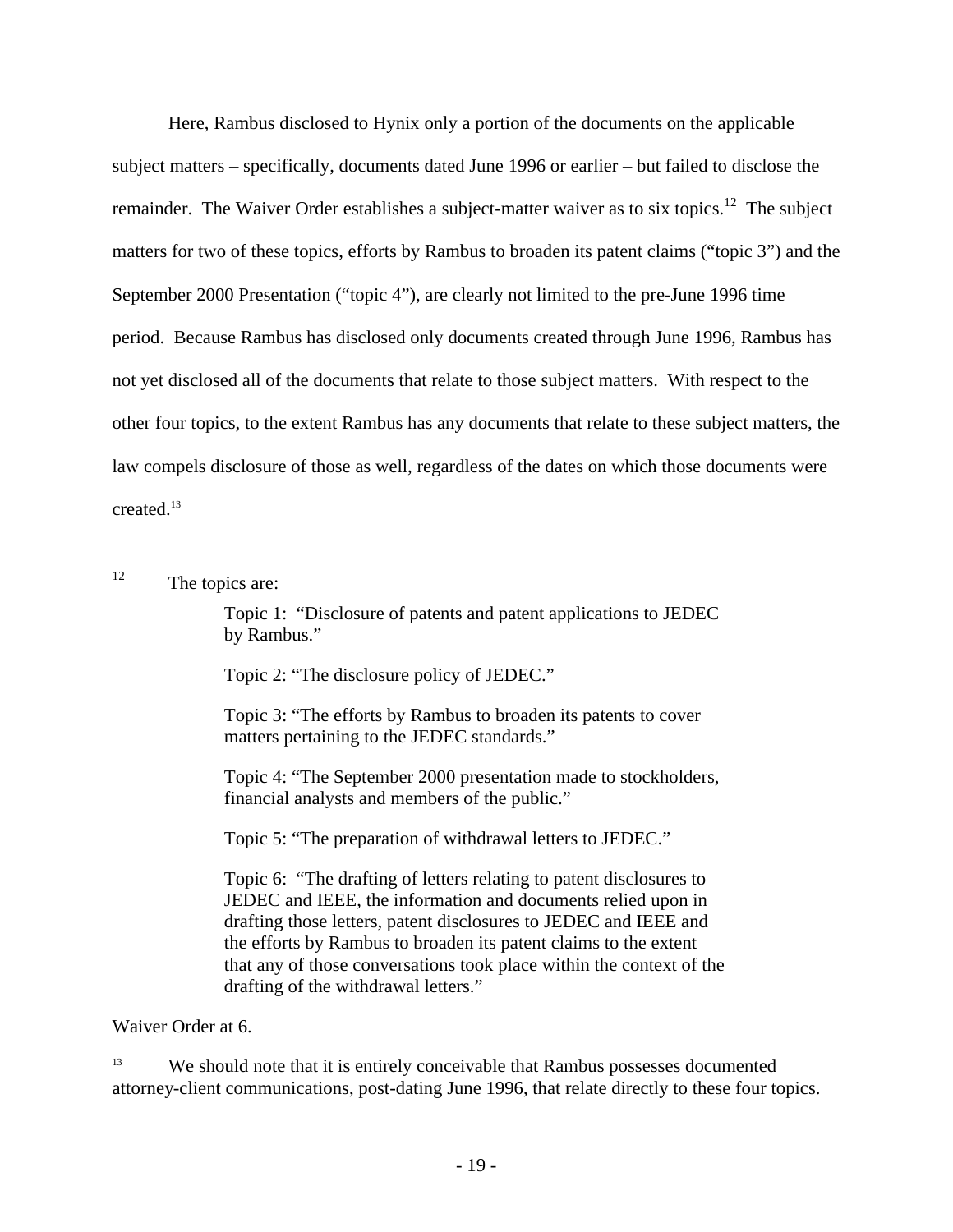The original limitation in the *Infineon* case to documents only from December 1991 through June 1996 is of no relevance for two reasons.

First, it is clear from the transcript of the *Infineon* hearing that the temporal limitation in that case arose only from the suggestion of counsel, who was pressed to identify a time period extemporaneously, not because the subject matter of the relevant documents was cabined within the specified dates. *See* Transcript of Telephone Conference, *Rambus Inc. v. Infineon Technologies AG* at 9 (Apr. 6, 2001) (attached to Rambus Mem., Tab D). Accordingly, the subject matter at issue is not inherently limited to the documents already produced, as Rambus now argues. *See* Waiver Order at 6 n.9 ("The Court does not read the transcript to establish that the *Infineon* court would not have permitted post-1996 discovery had counsel so requested.").

Second, the cases cited by Rambus do not support the proposition that the subject matter as to which privilege was waived is confined by Judge Payne's date limitation in *Infineon*. Rambus voluntarily disclosed to Hynix documents relating to the six topics identified in the

 $\overline{a}$ 

Even though Rambus's direct participation in JEDEC ended in that time period, the record makes clear that Rambus continued to monitor JEDEC activities closely for years thereafter. The record also demonstrates that Rambus's JEDEC-related activities created substantial legal concerns within the company and, in particular, in the minds of Rambus's in-house and outside counsel. One of the principal legal concerns, as we have explained elsewhere, was that the misleading nature of Rambus's conduct could render the company's JEDEC-related patents unenforceable on equitable estoppel grounds. Such concerns might have been mitigated to some extent by Rambus's June 1996 withdrawal from JEDEC, but there is no reason to believe that such concerns would have ceased to exist after Rambus withdrew from the organization. (As Your Honor knows, it was not until several years later that Rambus began to enforce its JEDECrelated patents.) In fact, Complaint Counsel has alleged that such concerns may have contributed to Rambus's decision to initiate a "document retention" policy in mid-1998. In any event, if – as Complaint Counsel suspects – there are post-June 1996 attorney-client communications relating to Rambus's participation in JEDEC that have not previously been disclosed, the Waiver Order establishes Complaint Counsel's right to obtain such communications as a consequence of Rambus's voluntary waiver of privilege on these JEDEC-related subject matters. To deny Complaint Counsel access to such documents under the circumstances present here would indeed cause a manifest injustice.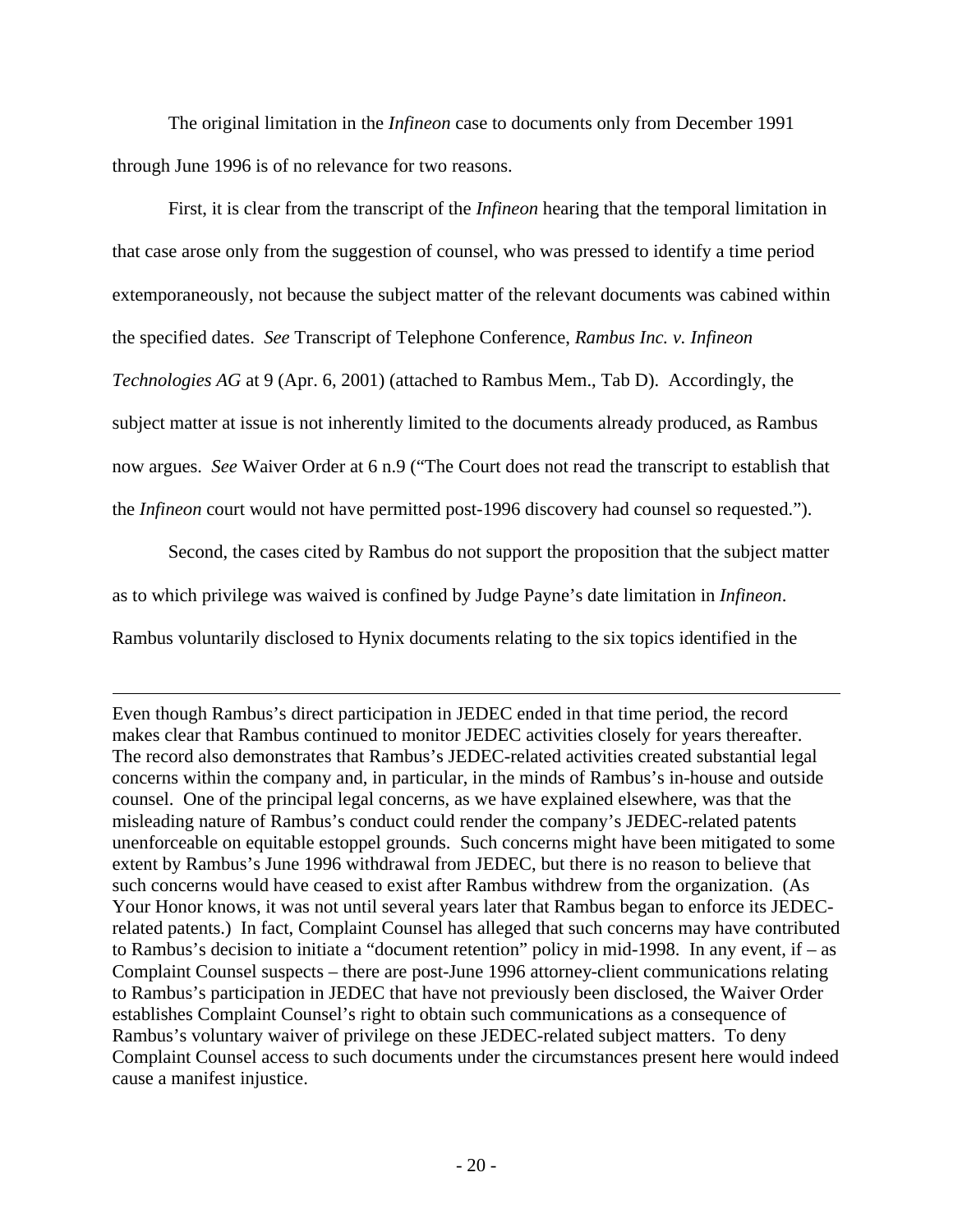Waiver Order, but only those that had been created prior to June 1996. That in no way changes the fact that documents created subsequent to that date may also relate to that very same subject matter.<sup>14</sup> In short, "subject matter" is inherently defined by content, not temporal limitation. The cases Rambus cites to support its argument, *Applied Telematics, Inc. v. Sprint Corp.*, 1995 WL 567436, at \*2 (E.D. Pa. 1995), and *Saint-Gobain/Norton Industries Ceramics Corp. v. General Electric Co.*, 884 F. Supp. 31, 33-34 (D. Mass. 1995), stand only for the uncontroversial proposition, discussed above, that a waiver is limited to the subject matter disclosed. That is precisely what Complaint Counsel seeks here: disclosure of *all* documents relating to the subject matter for which Rambus has thus far only made a partial disclosure of attorney-client privileged material.

# 3. Public Policy Requires the Disclosure of Privileged Information Under These Circumstances

Rambus's newly developed "general policy" argument, Rambus Mem. at 15, is without logical or legal support. The thrust of the argument appears to be that Rambus is being made to suffer from its production to Complaint Counsel of the pre-June 1996 documents that were previously produced to Hynix. But clearly this is not the case. Complaint Counsel has never argued that Rambus's production in this case creates a subject-matter waiver. Complaint Counsel's argument is that Rambus's voluntary production to Hynix creates a subject-matter waiver. *See* Initial Waiver Motion at 2 n.2 ("Complaint Counsel is not arguing that the production to Complaint Counsel independently waived Rambus's privilege."). Rambus's subsequent production to Complaint Counsel is therefore of no moment.

 $14$ Indeed, such documents must exist, or Rambus would not have twice sought reconsideration of orders compelling production of those documents.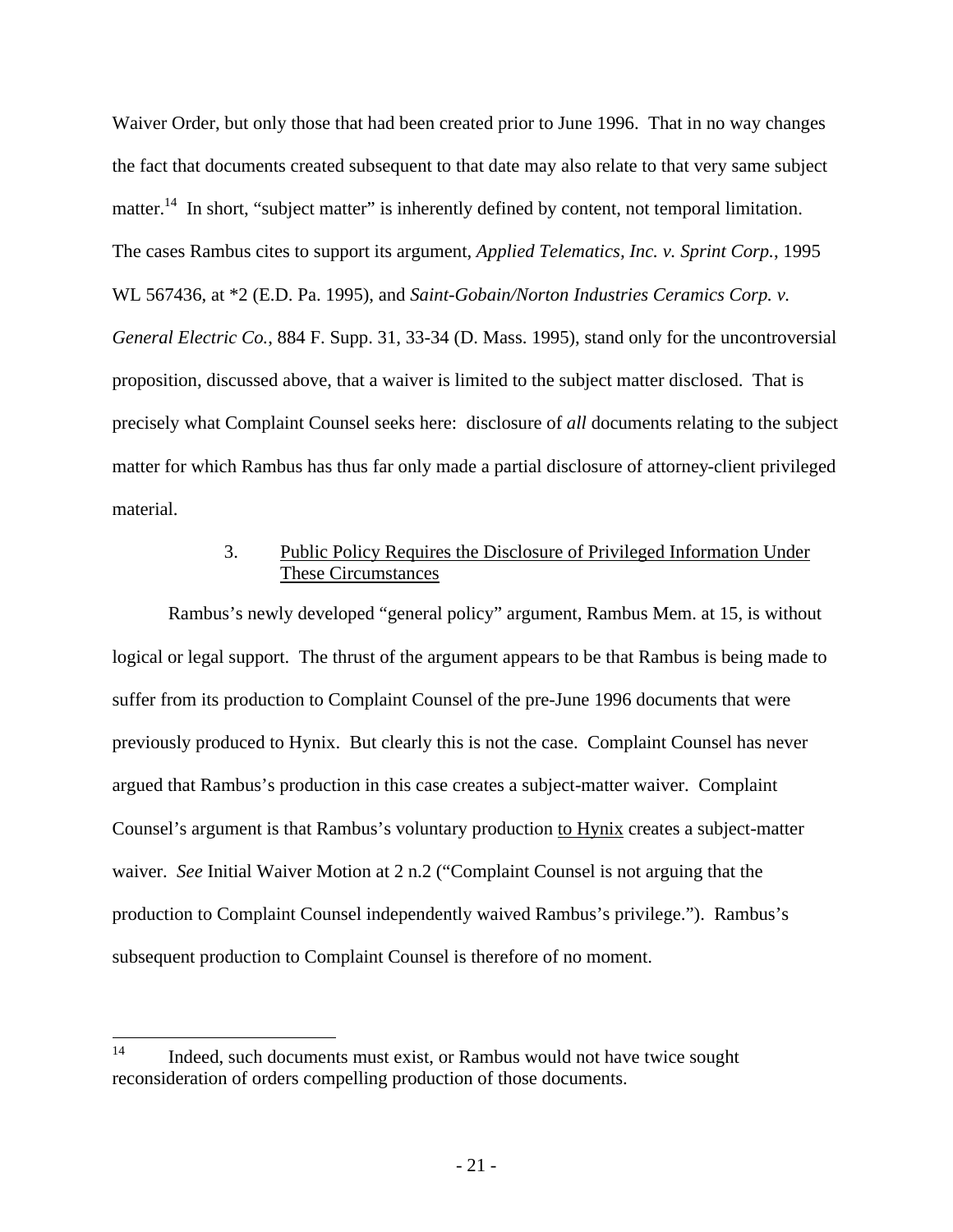The sole case cited by Rambus does not support its policy argument. It supports only the limited policy argument that victims of crimes would be reluctant to provide relevant information if doing so potentially waived privilege claims in subsequent civil litigation. *See Nolan v. City of Yonkers*, 1996 WL 120685, at \*3 (S.D.N.Y. 1996). Here, however, Rambus was not voluntarily providing documents to Hynix as a victim in order to aid a prosecution. Furthermore, Rambus's cooperation with a government agency was not the act that constituted the waiver. Accordingly, the principle in *Nolan* has no "implications for Commission practice" in this case.

# **C. The First Date at Which Rambus May Claim Work-Product Protection Is Not Clearly Erroneous**

Rambus's request to advance the date on which work-product protection applies is without support. Indeed, Rambus does not even propose a specific date, but rather submits only "mid-1999" as the correct point at which it can begin to assert work-product protection. As the party seeking to invoke the work-product doctrine, Rambus bears the burden to show that the doctrine's protection applies. *See United States v. Philip Morris Inc.*, 212 F.R.D. 421, 424 (D.D.C. 2002). Rambus has not met its burden. The Waiver Order specifically admonishes Rambus for its "obfuscation . . . as to when it anticipated" JEDEC-related litigation and has noted that Rambus's filings on this issue "pointedly do *not* address when Respondent first anticipated litigation." Waiver Order at 8-9. Even now, Rambus has failed to demonstrate when it began to anticipate litigation concerning its misconduct at JEDEC, and requests only a vague "mid-1999" date for the beginning of its protection. In support, Rambus points only to its filling of a lawsuit against Hitachi in early 2000 and asserts (without supplying documentary support) that it sent a demand letter to Hitachi in October 1999.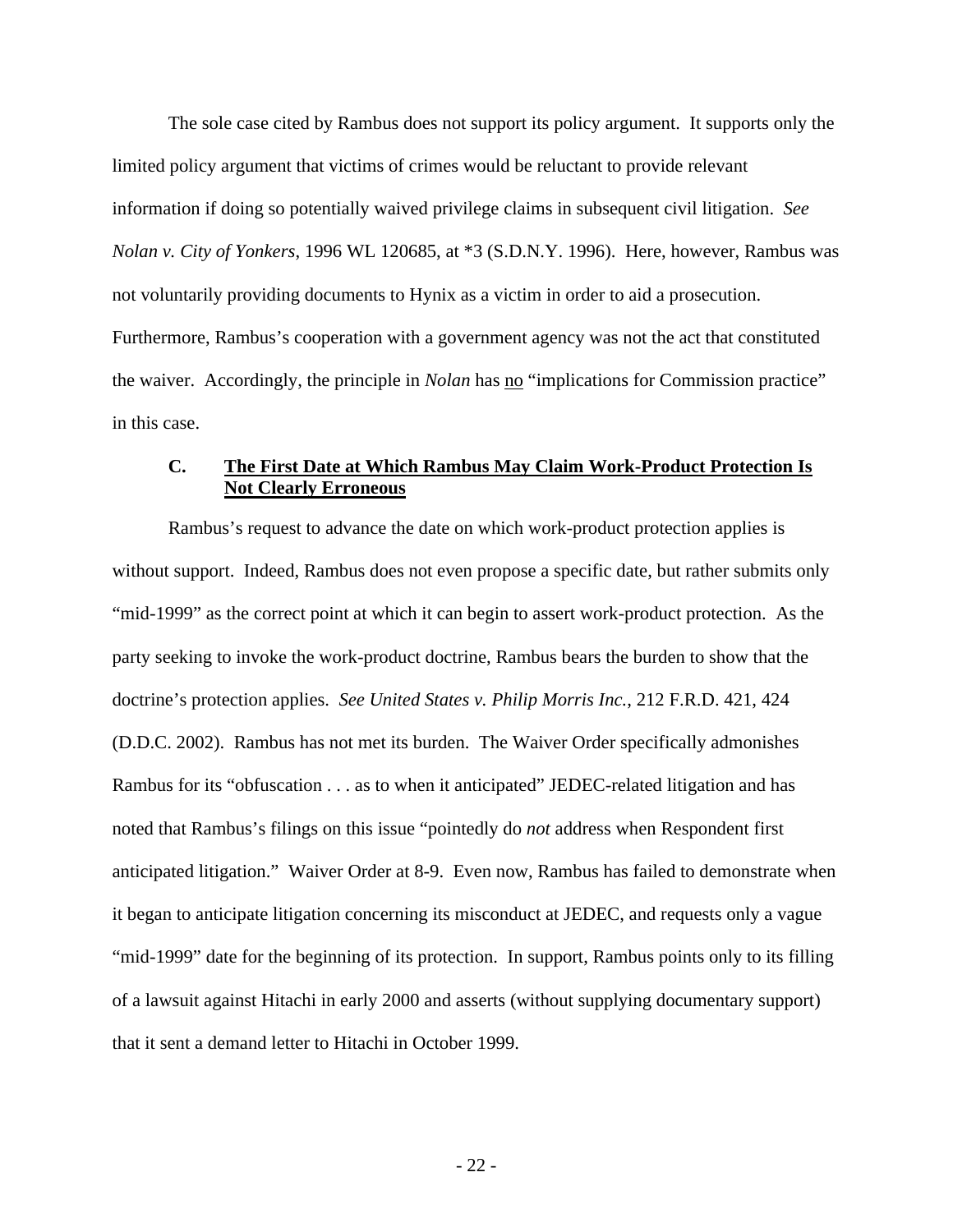In order to set a date certain for when Rambus may begin to claim work-product protection, Complaint Counsel submits that October 1, 1999, is an appropriate date. That date recognizes that preparation of a demand letter takes some amount of time. It does not, however, credit Rambus with a greater amount of preparation time for which it has offered no support. Accordingly, without conceding when Rambus actually began to anticipate relevant litigation, Complaint Counsel does not oppose a clarification of the Waiver Order to set October 1, 1999, as the date at which Rambus may begin to assert valid claims of work-product protection.

# **II. RAMBUS'S REQUESTS FOR CLARIFICATION ARE CONTRARY TO THE WAIVER ORDER**

None of the bases for clarification that Rambus asserts have merit. To the contrary, the Waiver Order clearly establishes that these requests have been considered and rejected by Your Honor. Moreover, Rambus appears to be using its request for clarification as yet another mechanism to have Your Honor reconsider the substance of the Waiver Order. Accordingly, Rambus's requests should be rejected.

First, Rambus requests clarification that so long as it has already produced to Complaint Counsel documents in topics 1, 2, 5, and 6 from June 1996 or earlier, then it has satisfied its obligations under the Order. That request for "clarification" is contrary to the terms of the Order, and is, instead, a substantive attack seeking reconsideration of the Waiver Order. The entire purpose of the relief requested by Complaint Counsel, and ordered by Your Honor, is to require Rambus to disclose any documents that it has not already produced for which it has been deemed to have waived its claims of privilege. If Rambus has documents that fall within the subject matter of topics 1, 2, 5, and 6, that it has not yet produced (whether pre- or post-June 1996), then the Waiver Order clearly directs that Rambus should now produce such documents, regardless of whether Rambus was previously obligated to produce those documents in the *Infineon* litigation.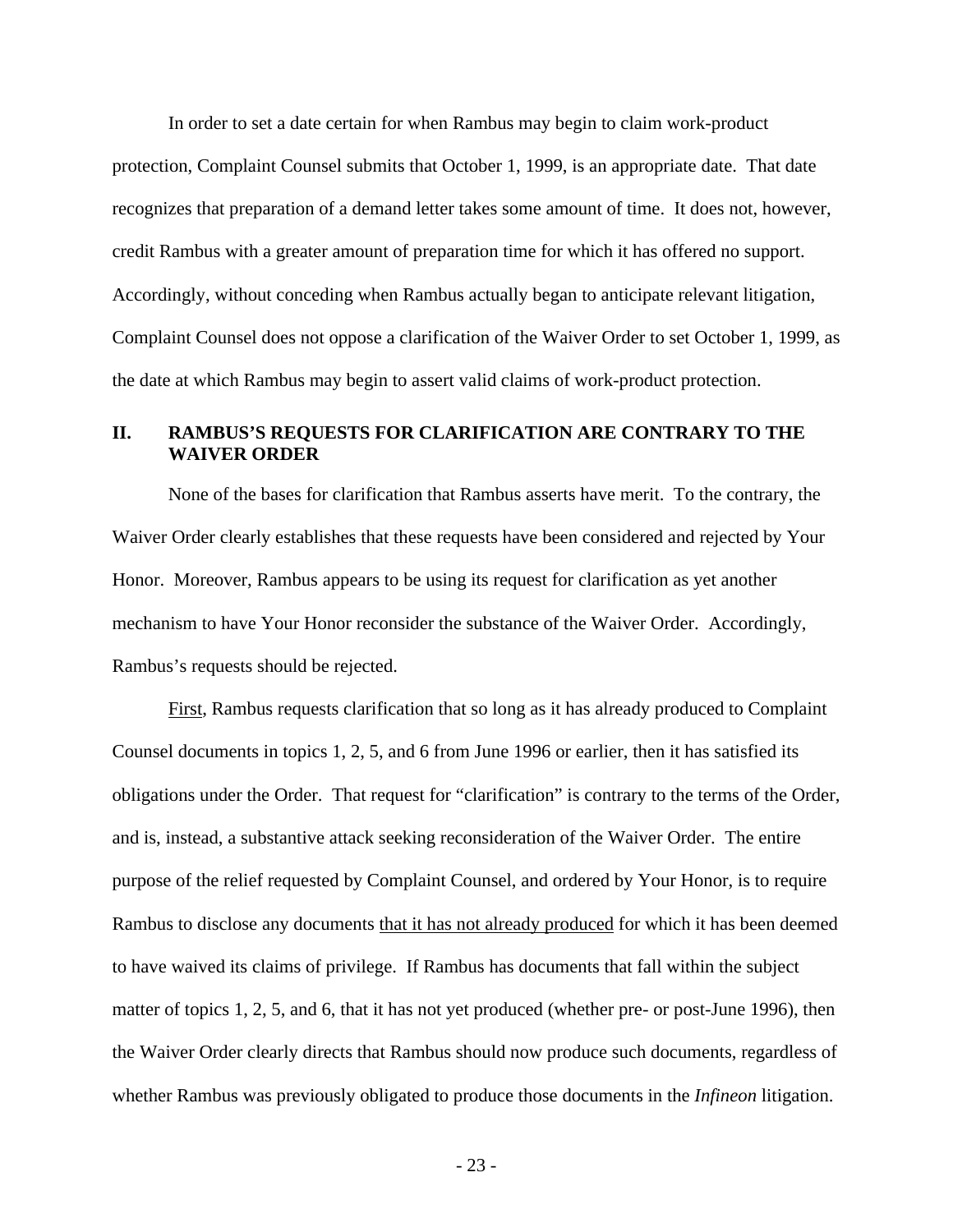Indeed, as explained above in Section I.B.2, post-June 1996 documents bearing on topics 1, 2, 5, and 6 may well exist, and to the extent they do exist, fairness dictates that Complaint Counsel be given access to such materials. The requested clarification therefore directly contradicts the terms of the Order, and should be denied.

Second, Rambus's request to limit the temporal scope of its waiver with respect to the September 2000 Presentation (topic 4) also runs directly counter to the terms of the Order. The Order specifically holds that Rambus has waived the privilege with respect to the subject matter of that presentation. There is no time limit to that waiver: it extends to all documents – whether created before <u>or after</u> that presentation – that relate to that subject matter. As explained above, there is simply no support for a temporal limitation on these topics in these circumstances. *See supra* subsection I.B.2.b. Therefore, to "clarify" the order by imposing a time limitation is both contrary to the terms of the Order and legally unwarranted.

Third, and finally, Rambus's proposed limitations to the subject matter of topic 3 are misplaced. The scope of the subject-matter waiver is determined by reference to what was disclosed to Hynix, not the "issues being litigated before Judge Payne" or the scope of JEDEC's disclosure rules. That said, Complaint Counsel would not object to clarification of topic 3 along the following lines:

> Topic 3 specifically includes all material relating to efforts by Rambus to cover the JEDEC work or standards by adding to or broadening the claims of any of Rambus's pending patent applications (or issued patents), including foreign patents and patent applications, that claim priority to the April 18, 1990, '898 application.

Inclusion of foreign patents, contrary to Rambus's contention, is appropriate in light of Rambus's position that other members of JEDEC were aware of its patents because of its foreign patent filings with WIPO. *See, e.g.*, 1 Trial Tr. 216:2-6 (Apr. 30, 2003) (Rambus opening

- 24 -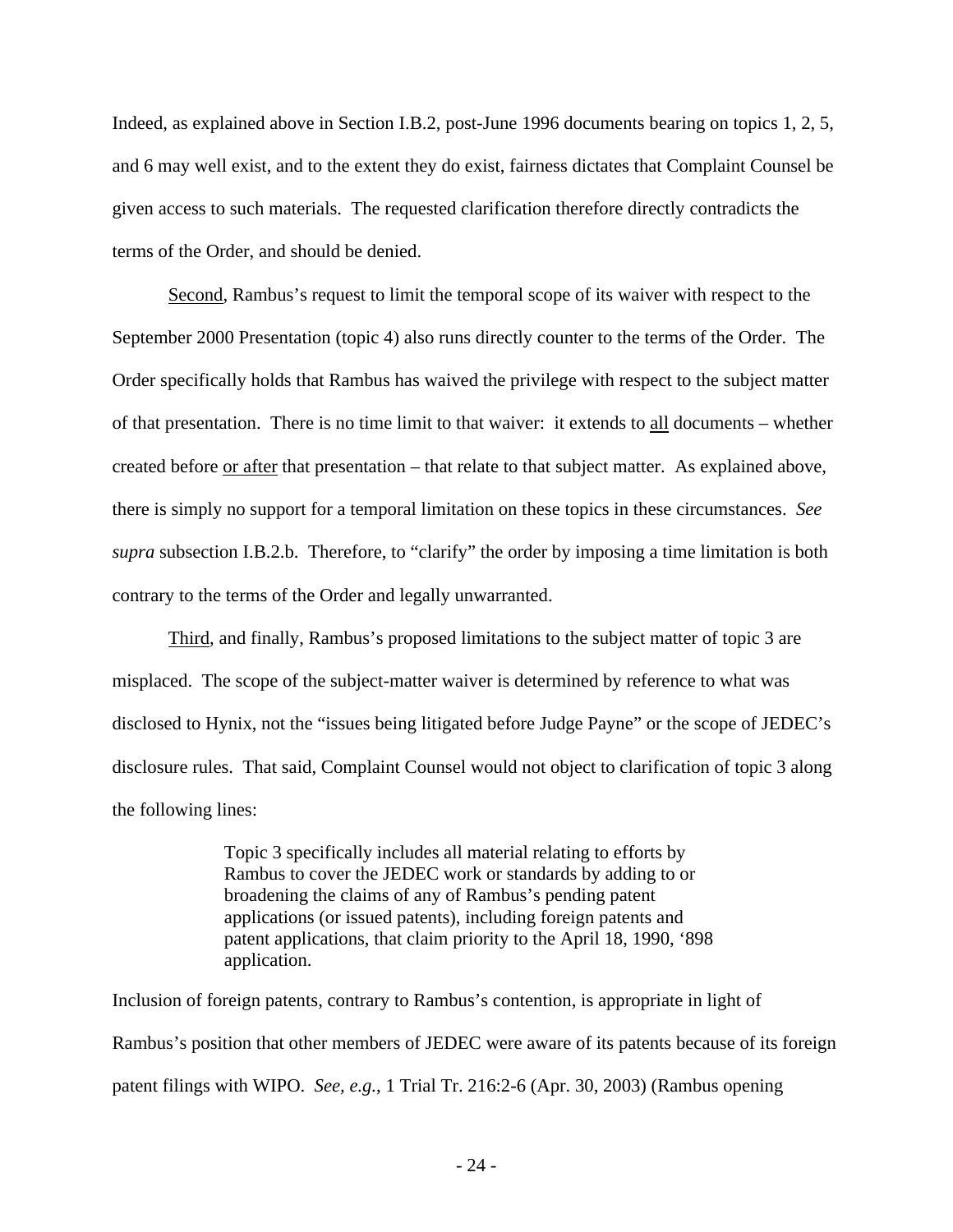argument); 1 *id.* 219:18-25. More importantly, Rambus's foreign patents are based on identical applications as its U.S. patents and therefore relate to the same subject matter. Indeed, Rambus's enforcement of its foreign patents could have substantially the same impact on U.S. commerce as would enforcement of its U.S. patents, and for that reason the Commission has included Rambus's foreign patent rights within the scope of the relief it seeks. *See* Complaint, Notice of Contemplated Relief ¶¶ 3-4. Although Complaint Counsel does not believe that Rambus's waiver is so limited, it does believe that production consistent with the above clarification would provide it with substantially all of the privileged documents directly relevant to the allegations contained in the Commission's Complaint.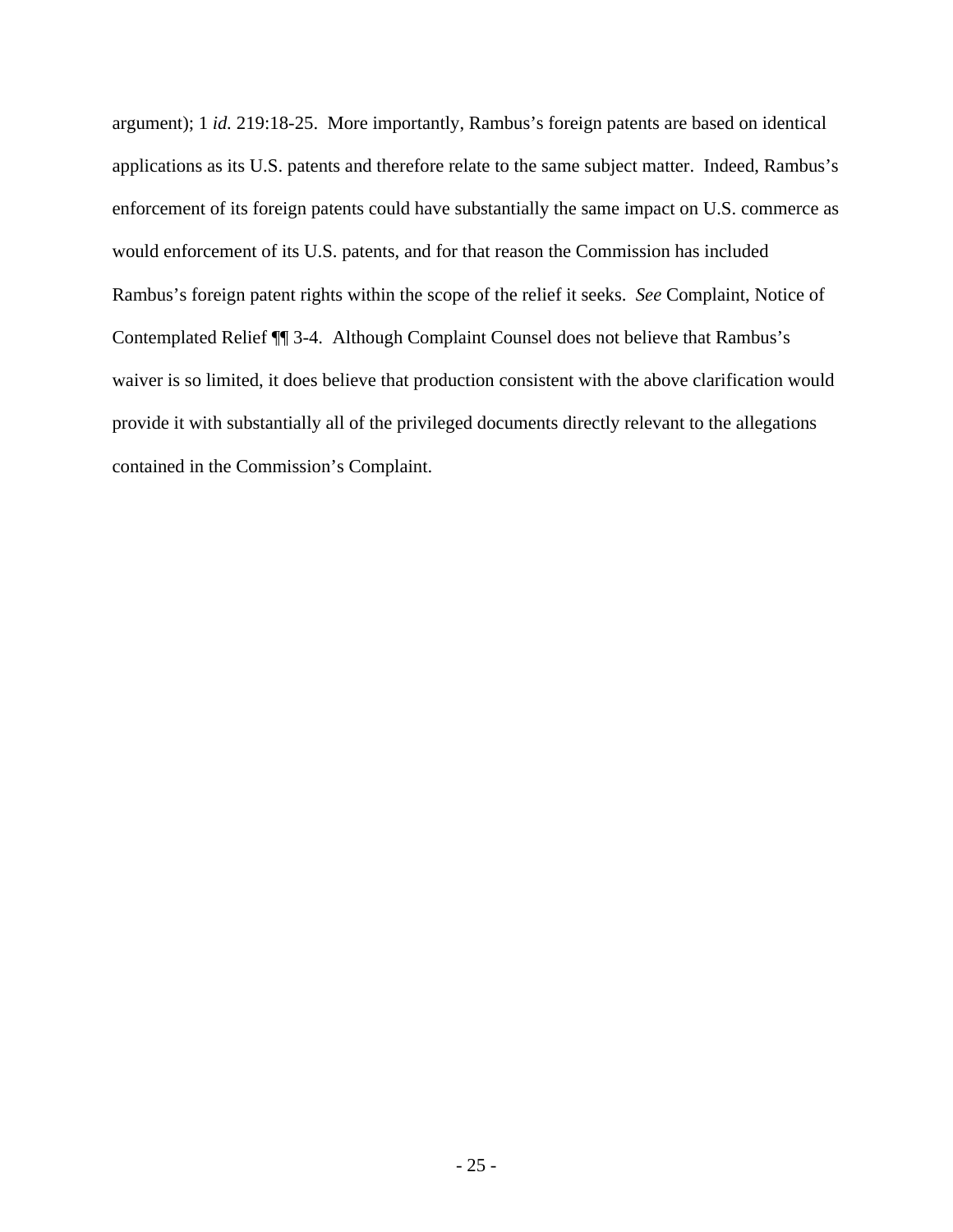#### **III. CONCLUSION**

For the reasons stated herein, Respondent's Motion for Reconsideration and/or Clarification of the May 13, 2003, Waiver Order should be denied. Complaint Counsel would, nevertheless, not oppose two minor modifications of the Order. First, Complaint Counsel would not oppose substituting October 1, 1999, as the earliest date on which Rambus can assert workproduct protection pertaining to documents encompassed by the Waiver Order. Second, Complaint Counsel would not oppose clarifying topic 3 in the manner outlined above. *See supra* p. 24-25.

Respectfully submitted,

\_\_\_\_\_\_\_\_\_\_\_\_\_\_\_\_\_\_\_\_\_\_\_\_

M. Sean Royall Geoffrey D. Oliver Andrew J. Heimert Lisa D. Rosenthal Sarah E. Schroeder

BUREAU OF COMPETITION FEDERAL TRADE COMMISSION Washington, D.C. 20580 (202) 326-3663 (202) 326-3496 (facsimile)

*Counsel Supporting the Complaint*

May 27, 2003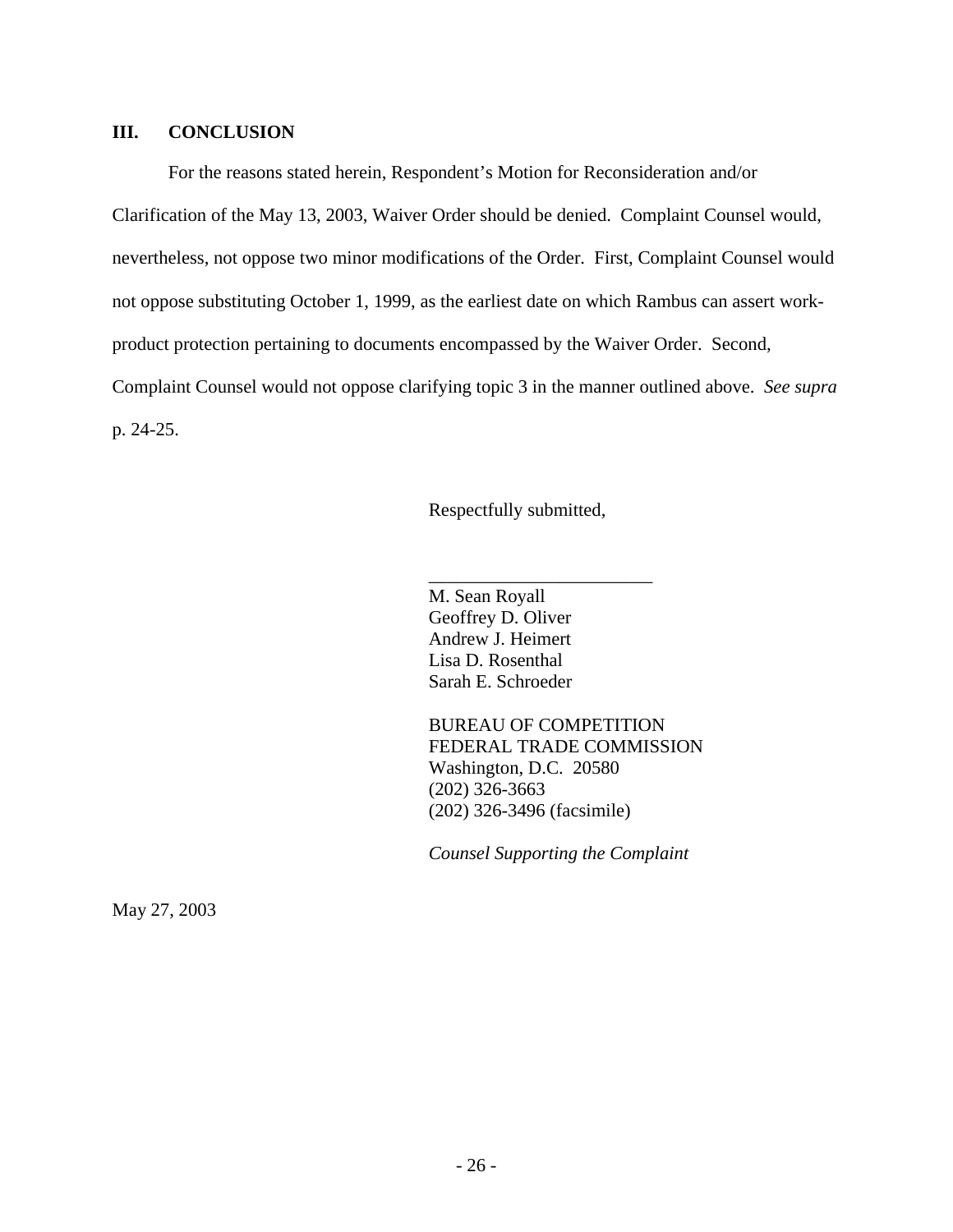# Tabs not included in public version.